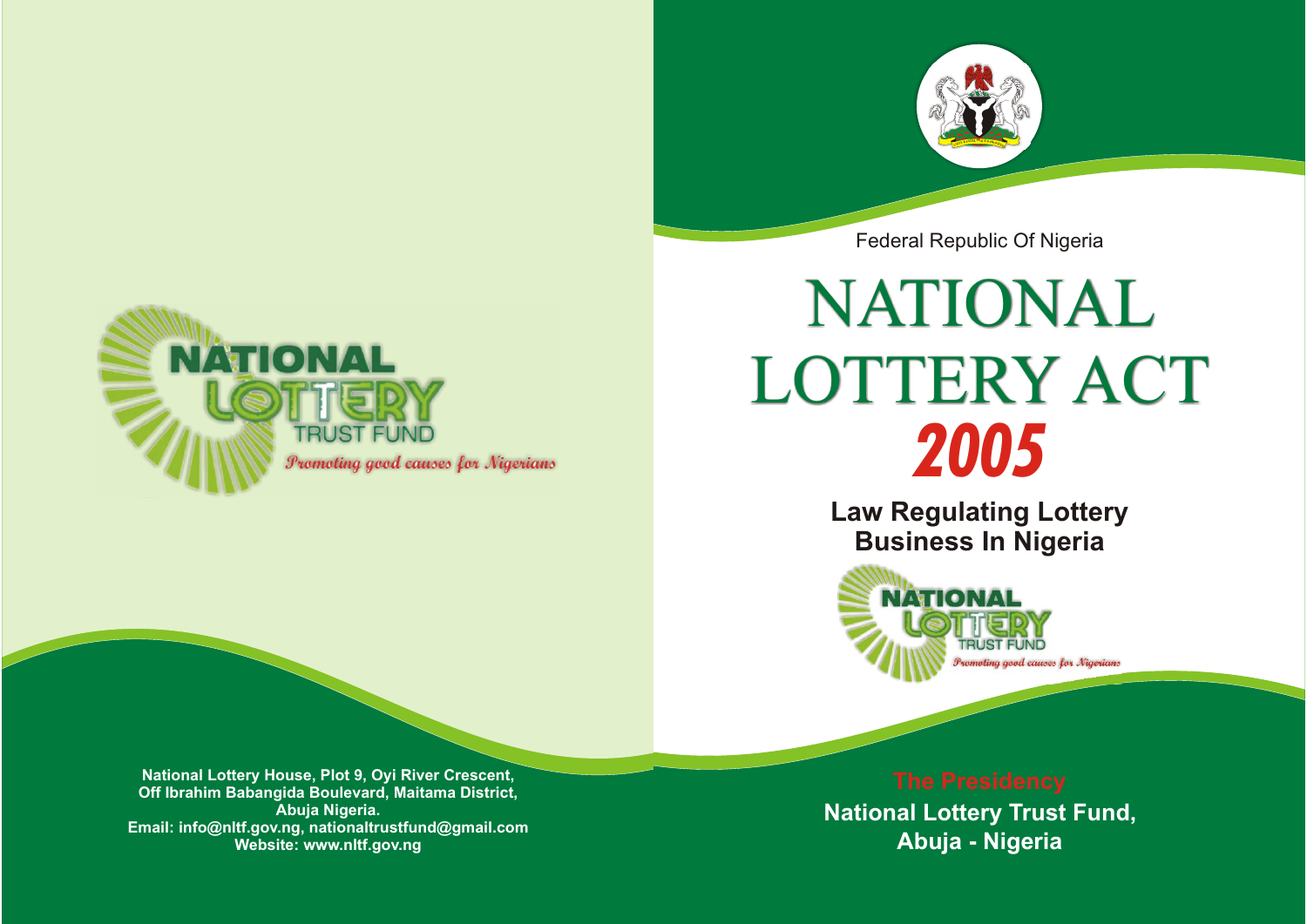

Federal Republic Of Nigeria

# NATIONAL LOTTERY ACT *2005*

**Law Regulating Lottery Business In Nigeria**



**National Lottery Trust Fund, The Presidency Abuja - Nigeria**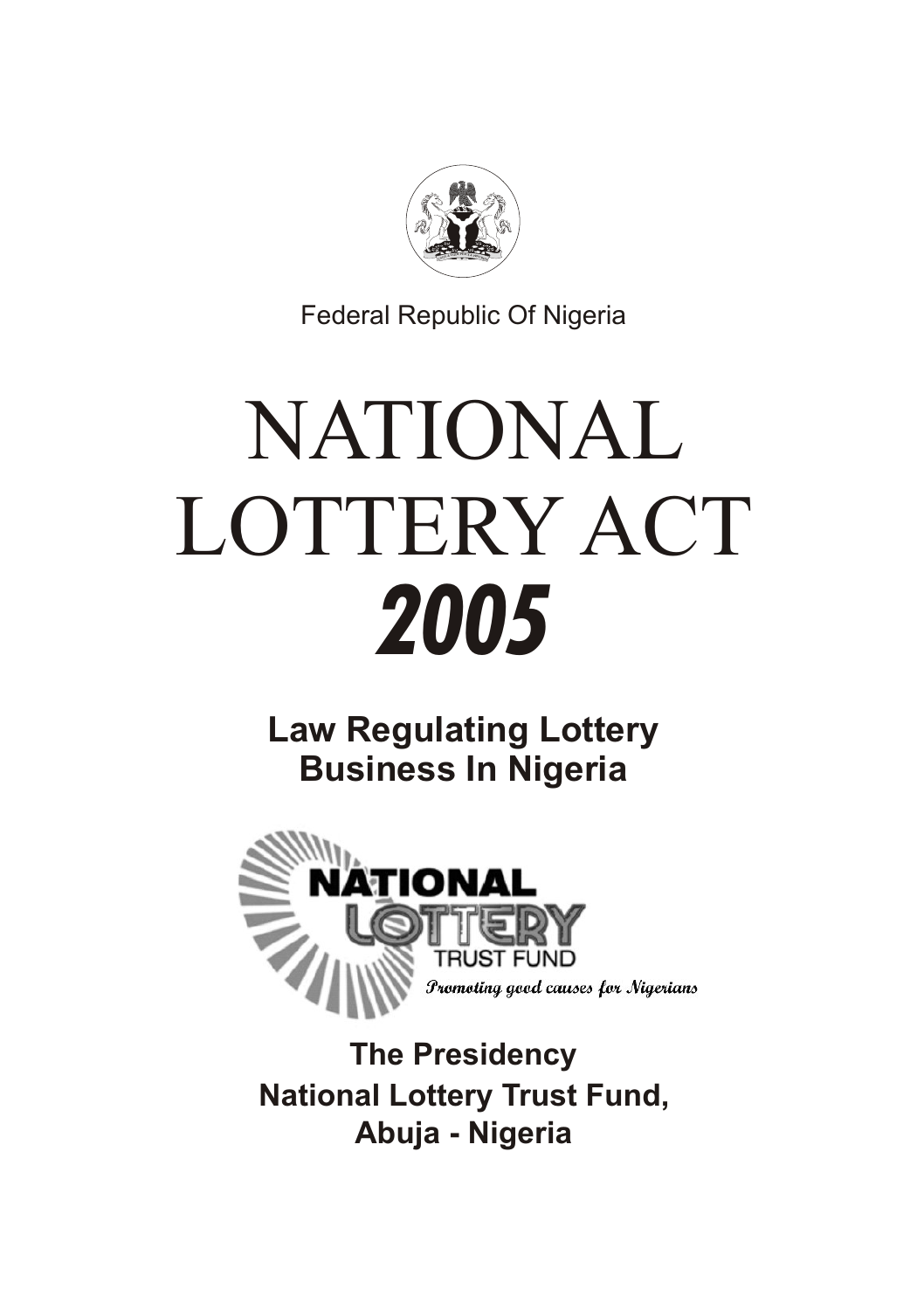

## NATIONAL ANTHEM

Arise, o compatriots, Nigeria's call obey To serve our fatherland with love and strength and faith, The labour of our heroes past Shall never be in vain To serve with heart and might One nation bound in freedom, Peace and Unity.

Oh God of creation, direct our noble cause, Guide thou our leaders right, Help our youth the truth to know In love and honesty to grow And living just and true Great lofty heights attain To build a nation where peace and justice shall reign.

### NATIONAL PLEDGE

I pledge to Nigeria, my Country, To be faithful, loyal and honest, To serve Nigeria with all my strength To defend her unity, And uphold her honour and glory So help me God.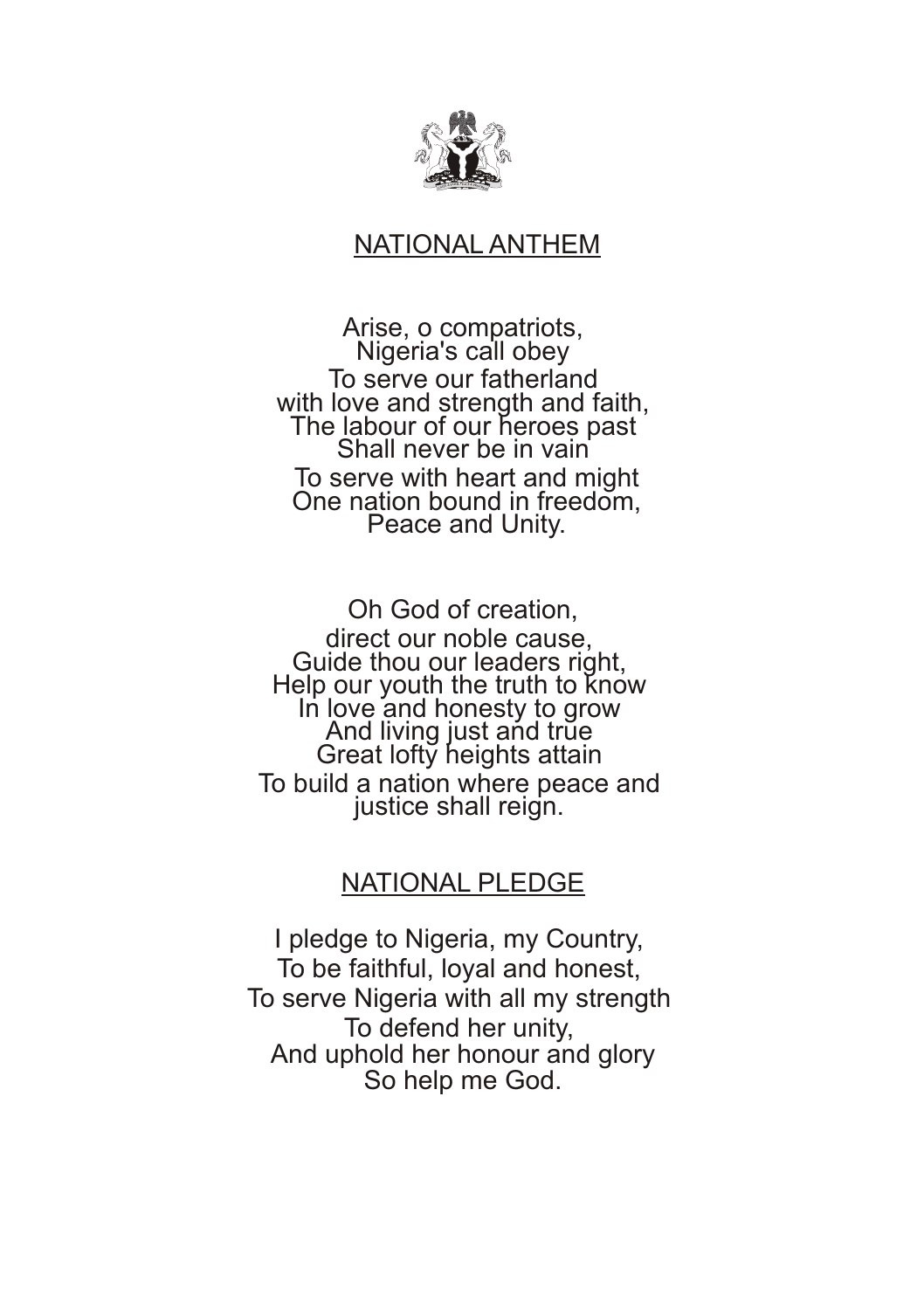

#### NATIONAL LOTTERY ACT, 2005 **ARRANGEMENT OF SECTIONS**

Section:

#### Part 1- **Establishment of the National Lottery Regulatory Commission And its Governing Board, etc.**

- 1. Establishment of the National Lottery Regulatory Commission.<br>2. Establishment and membership of the Governing Board.
- 2. Establishment and membership of the Governing Board.<br>3. Tenure of office.
- 3. Tenure of office.<br>4. Cessation of mer
- 4. Cessation of membership.<br>5. Fmoluments, etc. of meml
- 5. Emoluments, etc. of members.<br>6. Powers of the Board.
- Powers of the Board.

#### **Part II - Functions of the Commission**

7. Functions of the Commission.

#### **Part III - Staff of the Commission**

- 8. Director-General of the Commission, etc.<br>9. Other staff of the Commission.
- 9. Other staff of the Commission.<br>10 Act 2004 No 2
- 10. Act, 2004 No. 2.

#### **Part IV - Financial Provisions**

- 11. Fund of the Commission.
- 12. Expenditure of the Commission.<br>13. Annual estimates and accounts.
- 13. Annual estimates and accounts.<br>14 Annual reports.
- Annual reports.
- 15. Power to accept gifts.<br>16 Power to borrow
- Power to borrow.

#### **Part V - Operation of National Lottery, etc.**

- 17. Operation of the business of national lottery.<br>18. Application for licence.
- 18. Application for licence.<br>19. Grant of licence
- Grant of licence.
- 20. Duration of licence.<br>21. Revocation of licenc
- Revocation of licence.
- 22. Certain restrictions on national licence.
- 23. Appointment of agents by a licensee to manage lotteries, etc.<br>24. Application of proceeds of a national lottery.
- 24. Application of proceeds of a national lottery.<br>25. Financial statements and records of licence.
- 25. Financial statements and records of licence.<br>26. Annual reports' by licensee.
- Annual reports' by licensee.
- 27. Auditing of accounts and finanCial statements of the licensee.<br>28. Power of the external auditor.
- 28. Power of the external auditor.<br>29. Sale of lottery tickets.
- Sale of lottery tickets.
- 30. Commercial lottery, etc. syndicating prohibited.
- 31. Unclaimed prizes.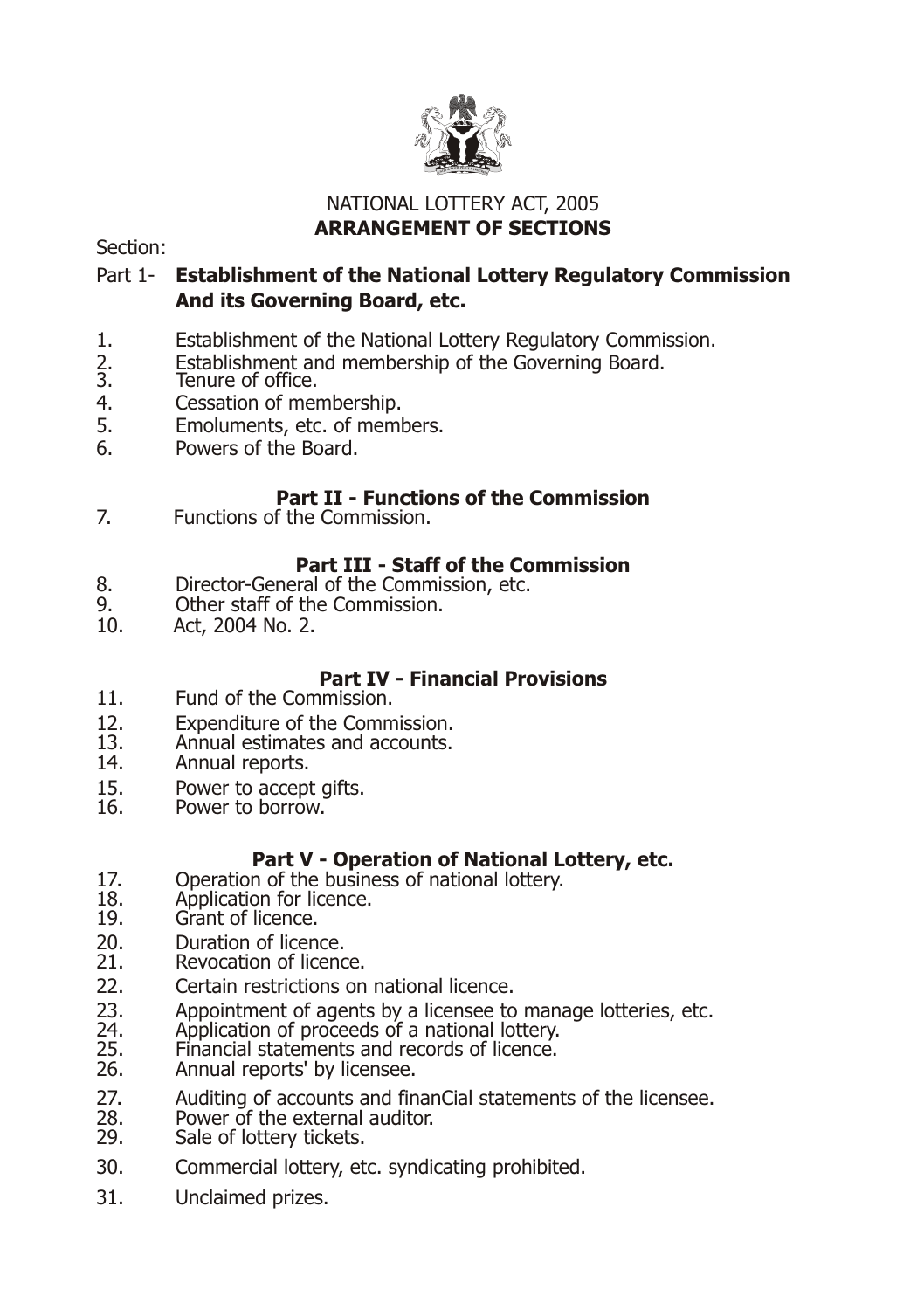- 32. Application of this Act to existing licence.<br>33. Agreement with another country on natio
- 33. Agreement with another country on national lottery.<br>34. General offences and penalties
- General offences and penalties.

#### **Part VI - Establishment of the National Lottery Fund and its Board of Trustees**

- 35. Establishment of the National Lottery Trust Fund.
- 36. Establishment and composition of the Board of Trustees for the Trust Fund.
- 37. Tenure of office.<br>38. Cessation of me
- Cessation of membership.
- 39. Emoluments, etc. of members.<br>40 Application of the Trust Fund
- 40. Application of the Trust Fund.

#### **Part VII - Powers of the Board of Trustees and Functions of the Trust Fund**

- 41. Powers of the Board of Trustees.
- 42. Functions of the Trust Fund.

#### **Part VIII - Staff of the Trust Fund**

- 43. Secretary of the Trust Fund.
- 44. Other staff of the Trust Fund.
- 45. Act, 2004 No.2.
- 46. Annual estimates and accounts.
- 47. Annual reports.
- 48. Power to accept gifts.
- 49. Power to borrow.

#### **Part IX - Legal Proceedings**

- 50. Limitation of suits against the Commission, etc. Cap. P41 LFN 2004.
- 51. Service of documents.<br>52 Restriction on execution
- Restriction on execution against property of the Commission or the Trust Fund.
- 53. Indemnity of officers.

#### **Part X - Miscellaneous Provisions**

- 54. Directives by the President, etc.
- 55. Powers to make regulations.
- 56. Secrecy.
- 57. Interpretation.
- 58. Short Title.

#### **SCHEDULE**

#### **First Schedule**

Supplementary Provisions Relating to the Commission.

#### **Second Schedule**

Supplementary Provisions Relating to the Trust Fund.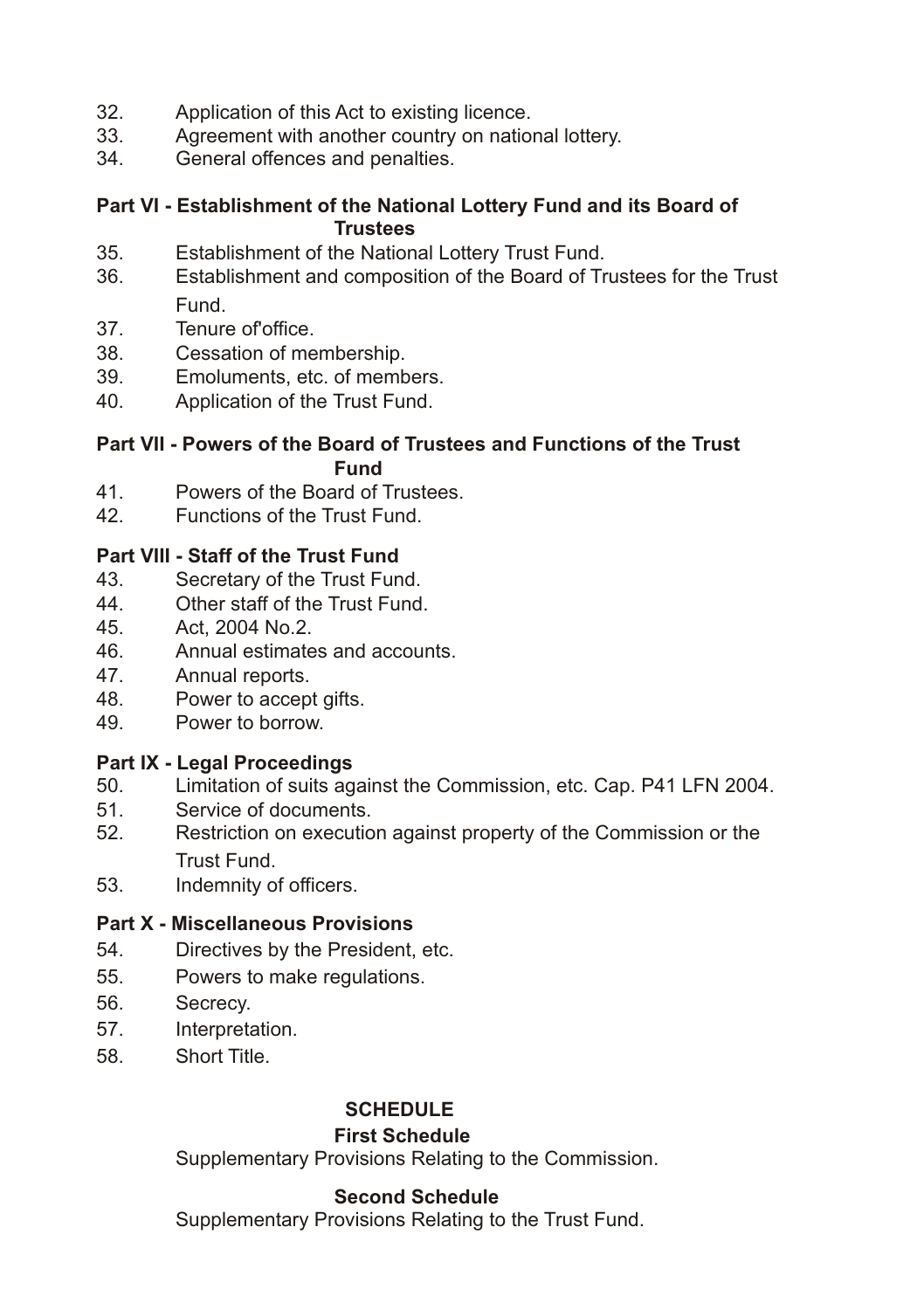### **NATIONAL LOTTERY ACT, 2005**

AN ACT TO PROVIDE FOR THE NATIONAL LOTTERY, ESTABLISHMENT OF THE NATIONAL LOTTERY REGULATORY COMMISSION AND THE NATIONAL LOTTERY TRUST FUND; AND FOR RELATED MATTERS.

|  |  | [ 30th March, 2005] |  | Commencement |
|--|--|---------------------|--|--------------|
|--|--|---------------------|--|--------------|

ENACTED by the National Assembly of the Federal Republic of Nigeria -

PART I - ESTABLISHMENT OF THE NATIONAL LOTTERY REGULATORY COMMISSION AND ITS GOVERNING BOARD, ETC.

**1.** - (1) There is established a body to be known as the National Lottery Regulatory Commission (in this Act referred to as "the Commission'')

(2) The Commission -

- (a) shall be a body corporate with perpetual succession and a common seal;
- (b) may sue or be sued in its corporate name; and
- ( c) may acquire, hold or dispose of any property, movable or immovable for the purpose of carrying out any of its functions under this Act.

**2.** - (1) There is established for the Commission, a governing body to be known as the National Lottery Regulatory Commission Governing Board (in this Act referred to as "the Board'') which shall have overall control of the Commission.

Establishment and Membership of the Governing Board

(2) The Board shall consist of-

Establishment of the Nationa I Lottery Regulatory Commission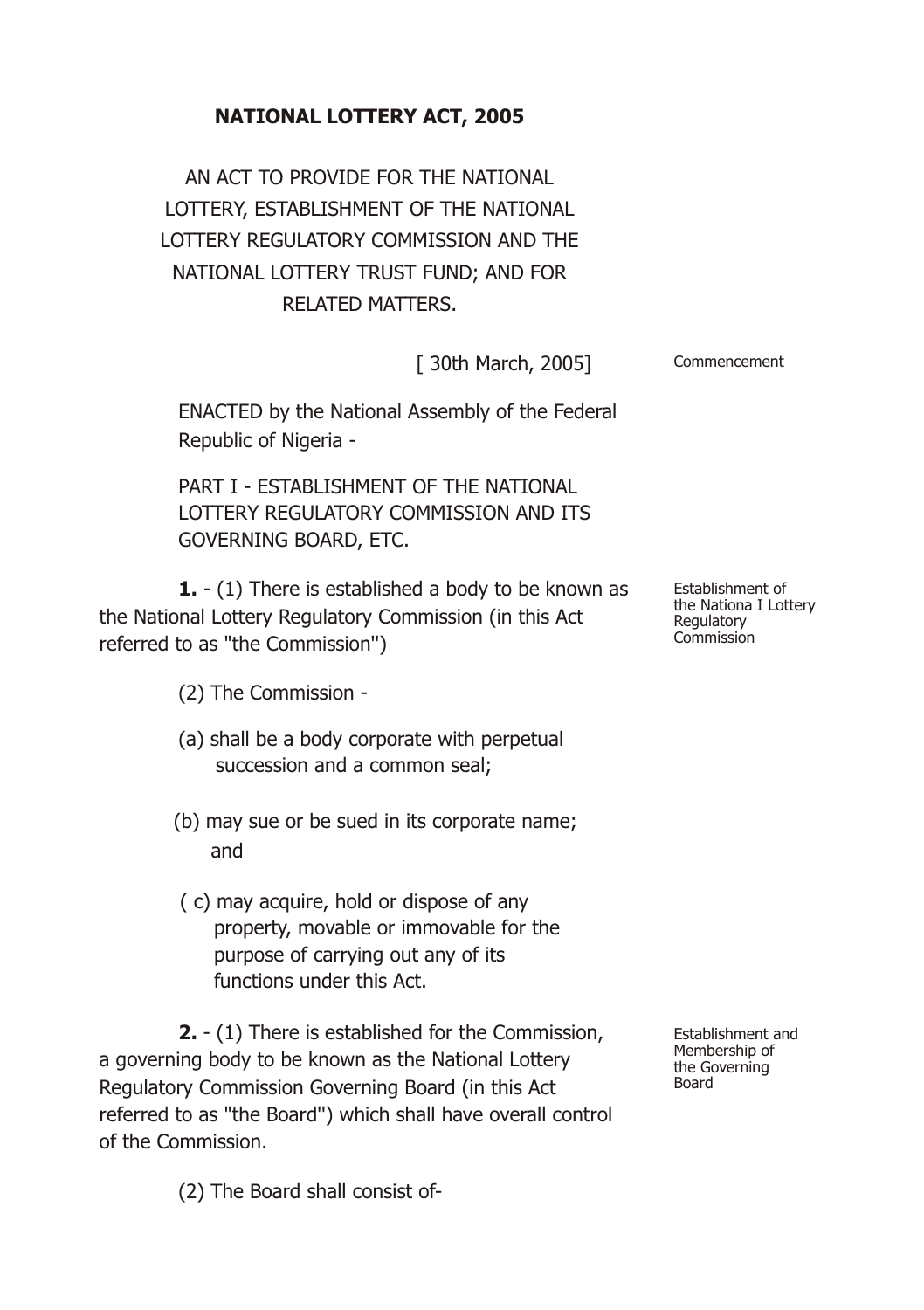- (a) a part time Chairman;
- (b) a representative each of
	- (i) the Federal Ministry of Commerce;
	- (ii) the Federal Ministry of Finance;
	- (iii) the Federal Ministry of Sports;
- (c) six other members, one per geopolitical zone, who shall be persons of integrity possessing cognate experience in relevant fields and versed in regulatory issues; and
- (d) the Director-General of the Commission.
- (3) The Chairman and members of the Board shall-
- (a) be appointed by the President; and

(b) serve on part-time basis.

(4) The supplementary provisions set out in the First Schedule to this Act shall have effect with respect to the proceedings of the Board and the other matters mentioned therein. First Schedule

**3.** The Chairman and other members of the Board, other than ex-officio members, shall each hold office- Tenure of Office

- (a) for a term of 4 years in the first instance and may be re-appointed for a further term of 4 years and no more; and
- (b) on such terms and conditions as may be specified in his letter of appointment.

**4.** - (1) Notwithstanding the provisions of section 3 of this Act, a member of the Board shall cease to hold office as a member of the Board if- Cessation of Membership

(a) he resigns his appointment as a member of the Board by notice, under his hand, addressed to the President;

4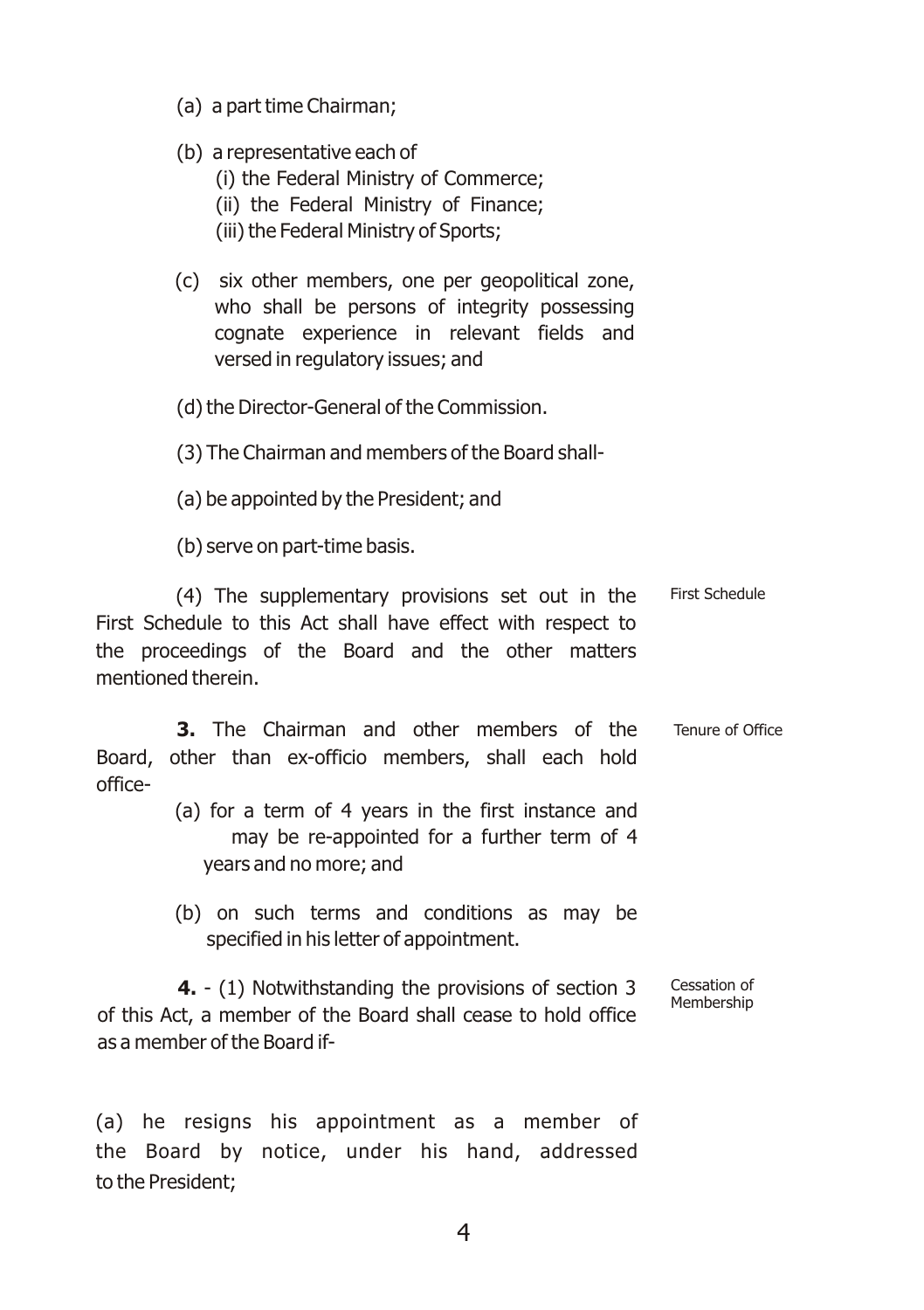- (b) he becomes of unsound mind;
- (c) he becomes bankrupt or makes a compromise with his creditors;
- (d) he is convicted of a felony or of any offence involving dishonesty or corruption;
- (e) he becomes incapable of carrying on the functions of his office either arising from an infirmity of mind or body; or

(f) the President is satisfied that it is not in the interest of the Commission or in the interest of the public for the person to continue in office and the President removes him from office.

(2) Where a vacancy occurs in the membership of the Board, it shall be filled by the appointment of a successor to hold office for the remainder of the term of office of his predecessor, so however that the successor shall represent the same interest as his predecessor.

**5.** The Chairman and members of the Board shall be paid such emoluments, allowances and benefits as the President may, from time to time, direct in line with the recommendation of Revenue Mobilisation, Allocation and Fiscal Commission. Emoluments, etc of members.

**6.**(1) The Board shall have power to -

Powers of the Board

(a) provide the general policy guidelines relating to the functions of the Commission;

(b) manage and superintend the policies of the Commission;

(c) determine the terms and conditions of service of the employees of the Commission;

(d) fix the remuneration, allowances and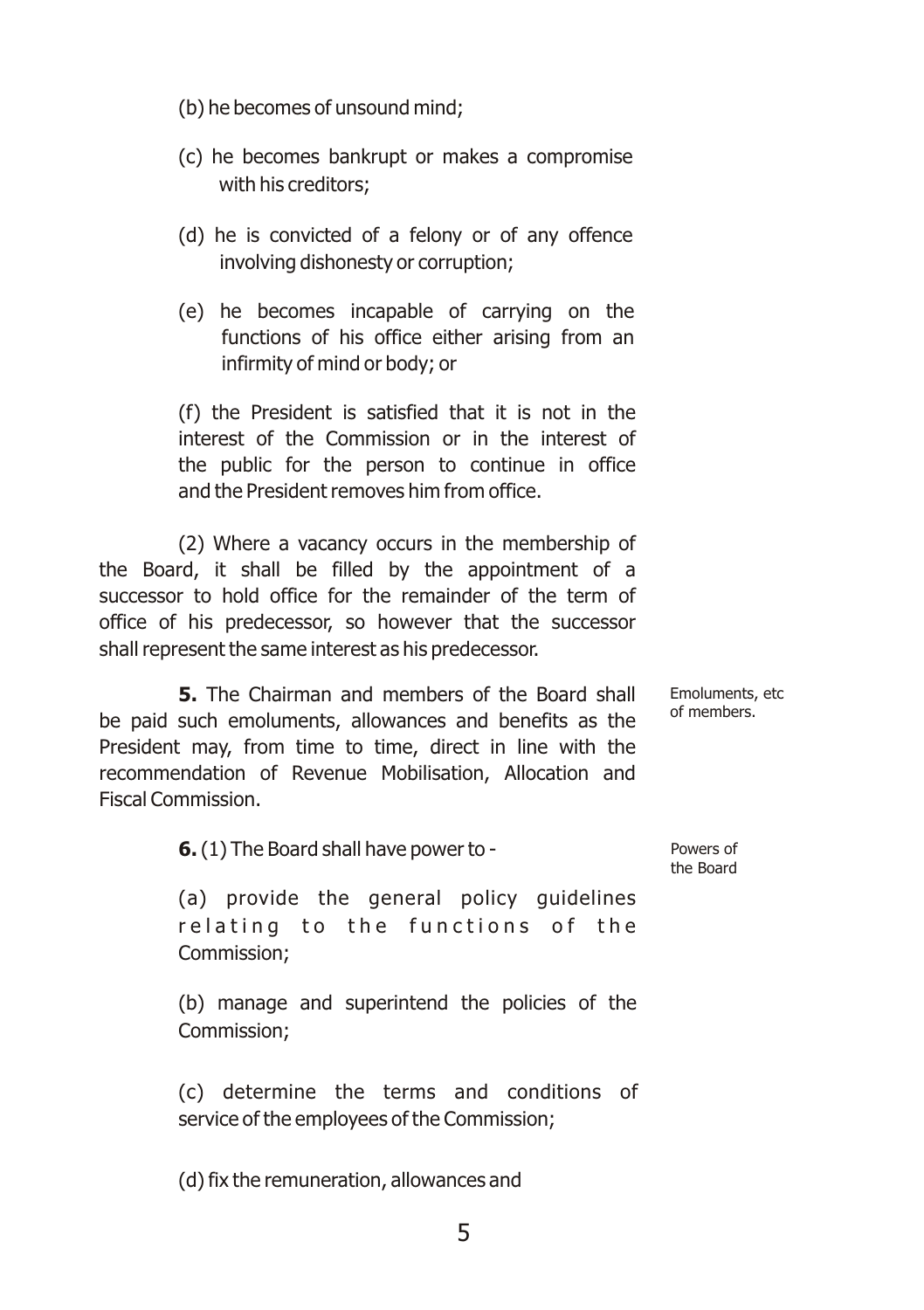benefits of the staff and employees of the Commission in consultation with the National Salaries, Income and Wages Commission; and

(e) do such other things which in its opinion are necessary to ensure the efficient performance of the functions of the Commission under this Act.

#### **PART II- FUNCTIONS OF THE COMMISSION**

- **7.** The Commission shall-
	- (a) regulate the operation and business of the national lottery in Nigeria;
	- $(b)$  in collaboration with the licensee, set standards, guidelines and rules for the operation of national lottery in Nigeria;
	- (c) promote transparency, propriety and integrity in the operation of national lottery in Nigeria;
	- (d)ensure the protection of the interests of players, stakeholders and the public in the national lottery;
	- (e) carry out periodic assessment of the operation of national lottery in Nigeria and submit report to the President and the National Assembly; and
	- (f) perform such other duties as may be directed by the President, from time to time, and as are necessary or expedient to ensure the efficient performance of the functions of the Commission under this Act.

Functions of the Commission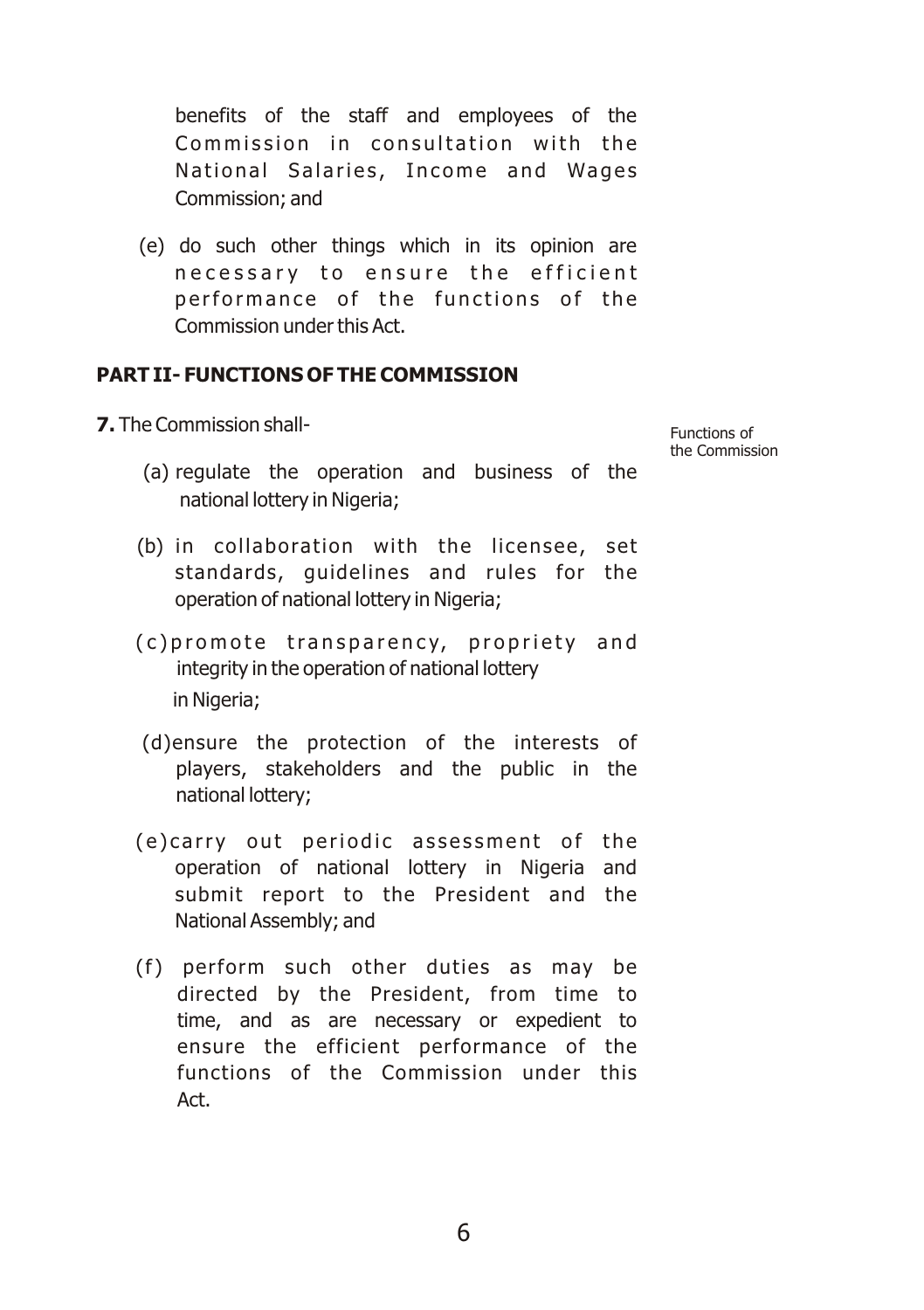#### **PART III - STAFF OF THE COMMISSION**

 8.- (1)There shall be for the Commission, a Director-General who shallDirector-General of the Commission, etc.

- (a) be appointed by the President subject to confirmation by the Senate;
- (b) be the Chief Executive and Accounting Officer of the Commission; and
- (c)be responsible for the execution of the policy and day-to-day administration of the Commission.
- (2) The Director-General shall hold office-
- (a) for a term of 4 years in the first instance and may be re-appointed for a further term of 4 years and no more; and
- (b)on such terms and conditions as may be specified in his letter of appointment.

(3) Notwithstanding the provisions of subsection(2) of this section, the Director-General may

- (a) resign his appointment by a notice in writing under his hand, addressed to the President through the Board; or
- (b) be removed by the President for inability to discharge the functions of his office (whether arising from infirmity of mind or body or any other cause) or for misconduct or corruption.

**9.** The Commission may, subject to the approval of the Board, appoint such other staff as it may deem necessary and expedient, from time to time -

Other staff of the Commission

- (a)for the proper and efficient performance of the functions of the Commission; and
- (b) on such terms and conditions as may be determined, from time to time,by the Board.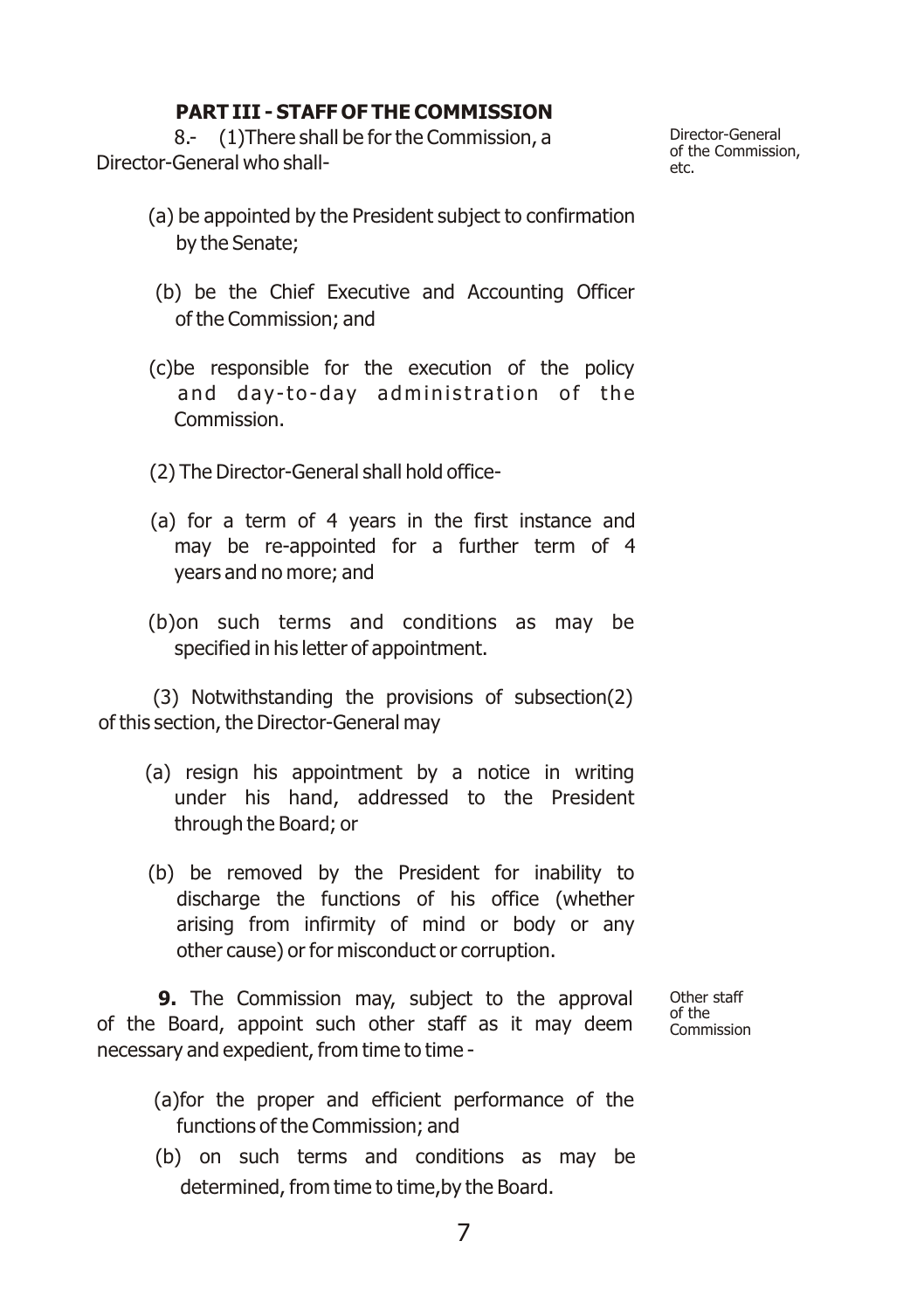**10.** Service in the Commission shall be subject to the provisions of the Pension Reform Act, and accordingly, officers and employees of the Commission shall be entitled to pensions and other retirement benefits as are prescribed under the Pension Reform Act. Act, 2004 No. 2

#### **PART IV - FINANCIAL PROVISIONS**

**11.** The Commission shall establish and maintain a fund to which shall be paid and credited - Fund of the Commission

- (a) any take-off grants from the Federal Government;
- (b) annual subventions and budgetary allocations from the Federal Government;
- (c) gifts, loans, grants-in-aid from national, bilateral and multilateral organizations, agencies and bodies;
- (d) charges, fees and other internally generated revenues by the Commission; and
- (e) all other sums accruing to the Commission from time to time.

12. The Commission may, from time to time, apply the proceeds of the fund established under section 11 of this Act- Expenditure of the Commission

(a)to the cost of administration of the Commission;

- (b) to the payment of the emoluments, allowances and benefits of members of the Board and for reimbursing members of the Board or of any committee set up by the Board and for such expenses as may be expressly authorized by the Board;
- (c) to the payment of the salaries, fees or other remuneration or allowances, pensions, and other benefits payable to the staff and other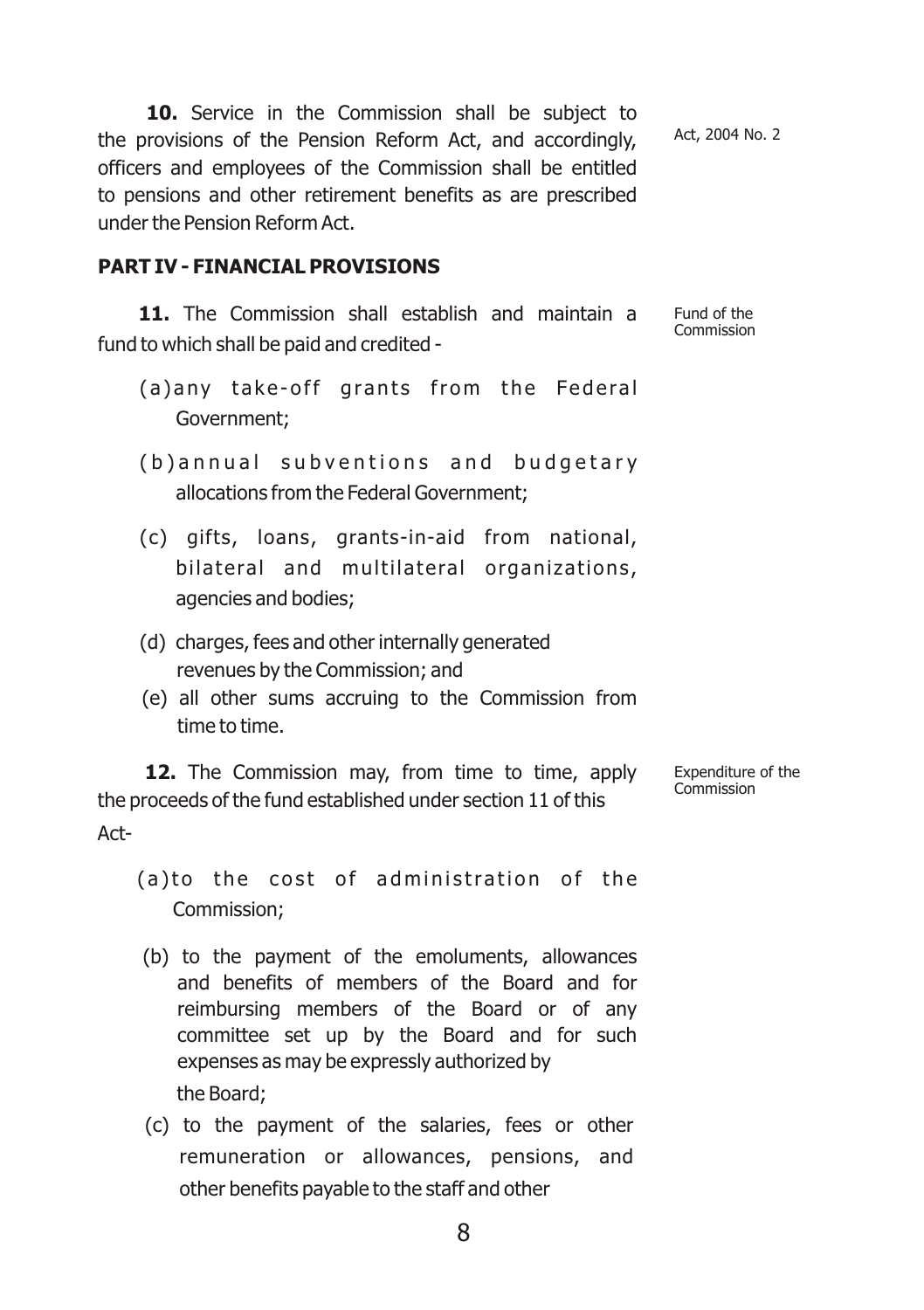employees of the Commission, so however that no payment of any kind under this paragraph (except such as may be expressly authorized by the Board) shall be made to any person who is in receipt of emoluments from the Government of the Federation or of a State;

- (d) for the development and maintenance of any property vested in or owned by the Commission;
- (e) for payment for all consultancies, legal fees and cost of contracts administration;
- (f) for payment for all purchases made by the Commission;
- (g) for maintaining general financial reserves subject to general or special directives that may be given in that behalf by the President in accordance with the provisions of this Act; and
- (h) for any expenditure in connection with all or any of its functions under this Act.

13. - (1) The Commission shall, not later than 30th· September in each year, submit to the President an estimate of its expenditure and income (including payments to the Commission fund) for the next succeeding year.

(2) The Commission shall keep proper accounts in respect of each year and proper records in relation to those accounts and shall cause its accounts to be audited within 2 months after the end of each year by auditors appointed from the list and in accordance with the guidelines supplied by the Auditor-General of the Federation.

14. The Commission shall prepare and submit to the President and the Auditor-General of the Federation not later than 31st March in each year a report in such form as the President may direct on the activities of the Commission during the immediate preceding year, and shall include Annual Report

Annual estimates and accounts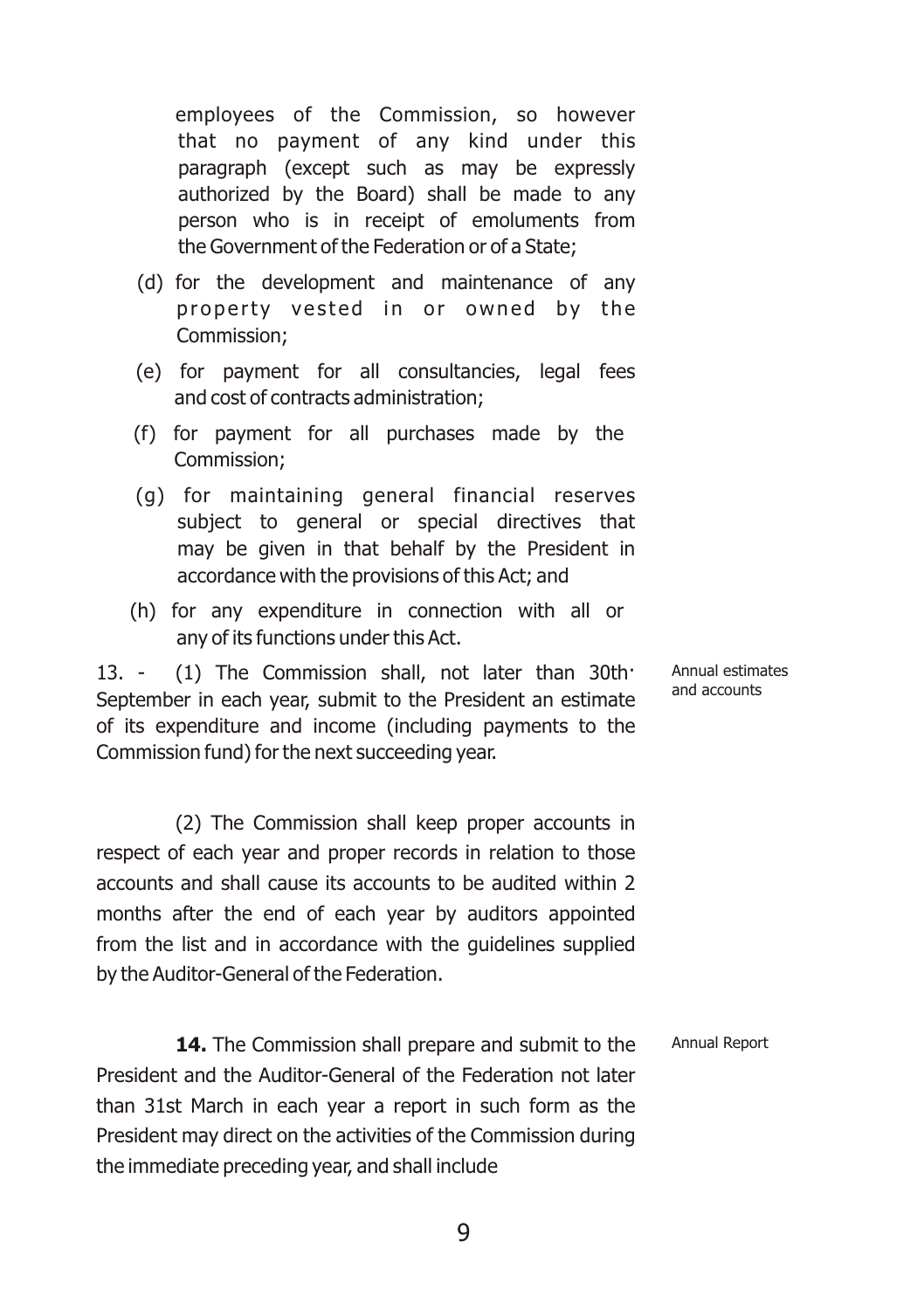in the report a copy of the audited accounts of the Commission for that year and of the auditor's report thereon.

**15.** - (1) The Commission may accept gift of land, money or other property on such terms and conditions, if any, as may be specified by the person or organization making the gift.

(2) The Commission shall not accept any gift if the conditions attached by the person or organization making the gift are inconsistent with the functions of the Commission under this Act.

16. The Commission may, with the approval of the President, borrow by way of loan, overdraft or otherwise from any source such sums as it may require for the performance of its functions and meeting its obligations under this Act.

#### **PART V - OPERATION OF NATIONAL LOTTERY, ETC. National Lottery Licence**

**17.** As from the commencement of this Act, the operation of the business of a national lottery or any lottery, by whatever name called, shall be subject to a licence granted by the President upon recommendation by the Commission and compliance with the provisions of this Act or any regulations made pursuant thereto.

18. Any person or body corporate may submit application for a licence for the operation of the business of a national lottery to the President through the Commission in the prescribed form and upon the payment of such fees as may be prescribed, from time to time, by the commission

19. (1) The President may grant licence to any person or body corporate to operate a national lottery or any lottery, by whatever name called, if the President is satisfied that the applicant

Power to accept gifts

Power to borrow

Operation of the business of a national lottery

Application for licence

Grant of licence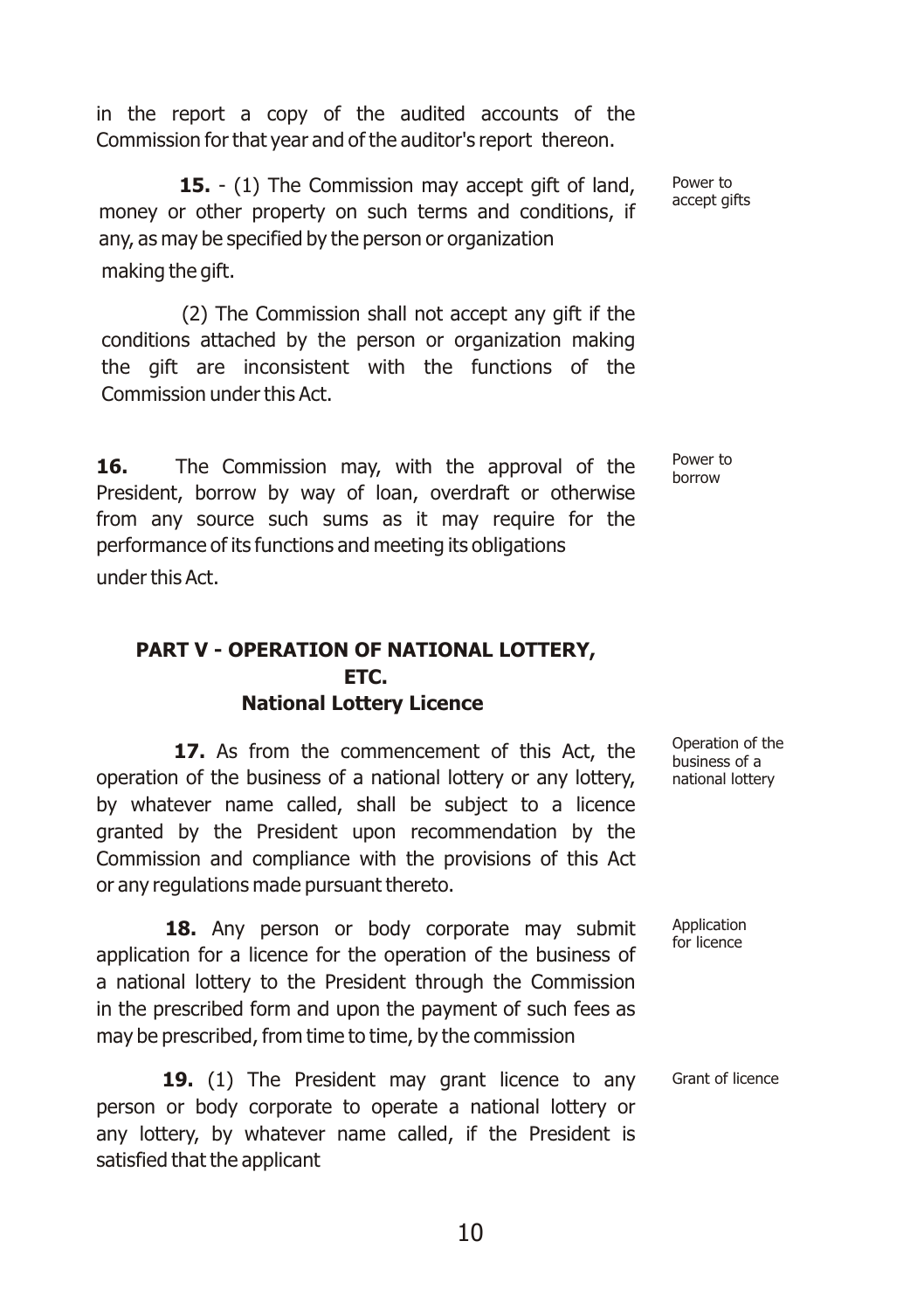- (a) is a fit and proper person to manage the business or any part of the business of a national lottery;
- (b) has the relevant knowledge, expertise and experience to manage the business or any part of the business of operating a national lottery;
- (c) is capable of mobilizing sufficient financial resources to ensure financial viability of the business of operating a national lottery; and
- (d) has made an undertaking to conduct the business of a national lottery with all due propriety, corruption free, accountability, transparency and protection of the interests of participating stakeholders and the public.

(2) Any licence granted under subsection (1) of this section may be subject to such terms and conditions as the President may, from time to time, determine and without prejudice to the generality of the foregoing, such conditions shall include -

- (a) the percentage of the net proceeds payable to the Trust Fund established under section 35 of this Act and the frequency of such payment in respect of all individual lotteries operated pursuant to the licence; and
- (b) whether or not the licence is exclusive in respect of all or individual lotteries operated by the licensee.

(3) If any change occurs in the information provided in the application for a licence by any person or body corporate (including any documents lodged with the application) before the application is granted or refused, the applicant shall forthwith submit to the President written particulars of the change.

**20.** (1) Subject to sub-section (2) of this section, a licence granted under section 19 of this Act shall be valid for Duration of a licence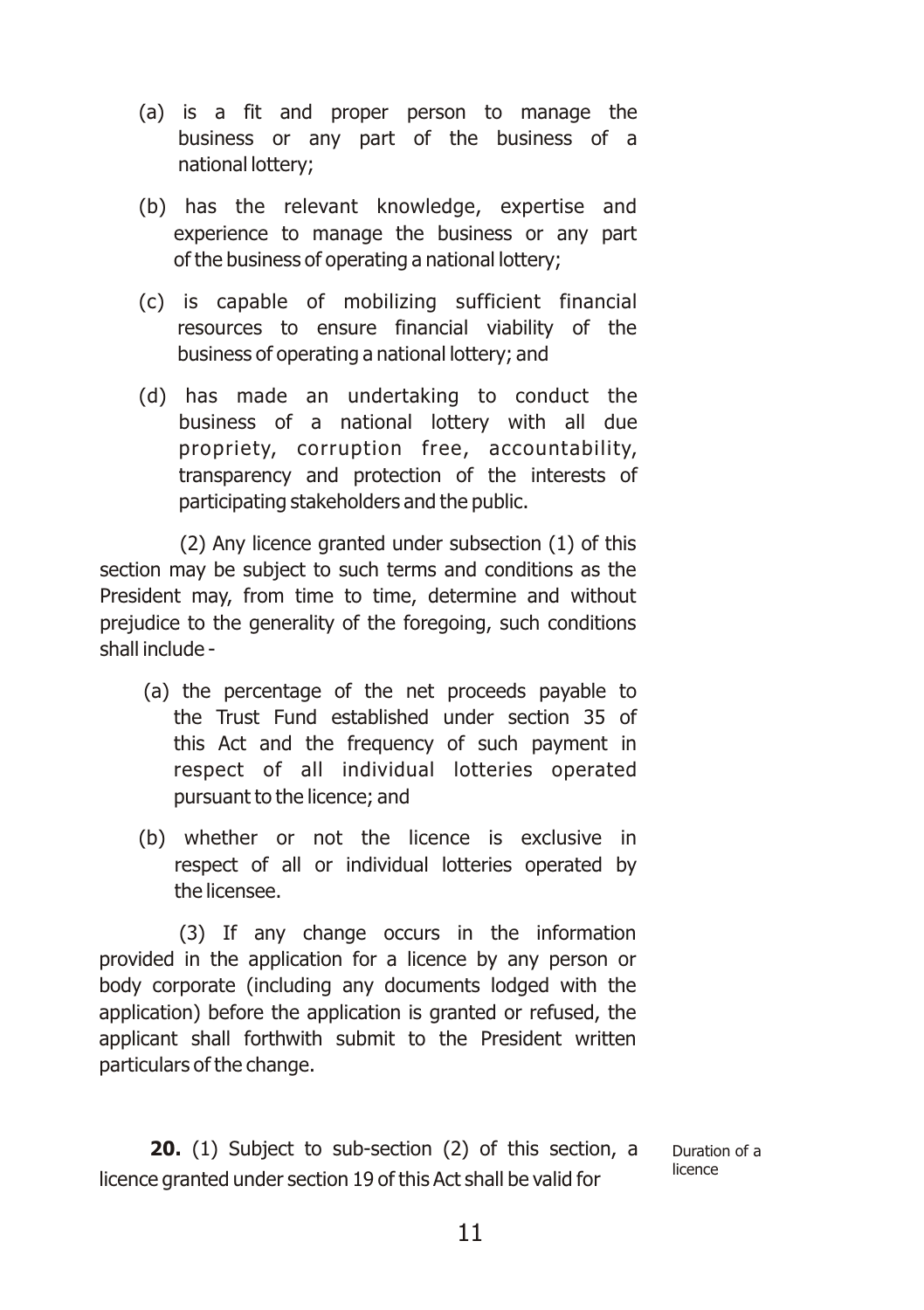a minimum period of 10 years and a maximum of 15 years;

(2) The President may, at least one year before the expiration of a licence, upon recommendation by the Commission, extend the term of the licence for such further period as the President may, from time determine, not being in excess of 10 years.

(3) During the duration of the licence, the licensee shall be entitled to use the words "national lottery" as an identification and endorsement for any or all lotteries operated under the licence.

**21.** (1) Notwithstanding section 20 of this Act, a licence granted under this Act may be revoked by the President if -

> (a) the licensee is no longer a fit and proper person to carry on the business of a national lottery, whether arising from insolvency, liquidation or any other valid reason;

Revocation of licence

- (b) there has been a contravention or a breach of any of the conditions contained in the licence;
- (c) any person for whose benefit the licence has been acquired or who is a holding company of the licensee or who in any other way controls the licence, is not a fit and proper person to benefit from it, whether arising from insolvency, liquidation, confinement in prison or other institution or any other relevant

reason;

- (d) the licensee has failed to take adequate steps to prevent the commission of fraud by its employees, after having been alerted or becoming aware of the conditions conducive to the Commission of fraud, or to instances of fraud or dishonesty;
- (e) the licensee or any of its employees unlawfully prevents the President, the Commission or any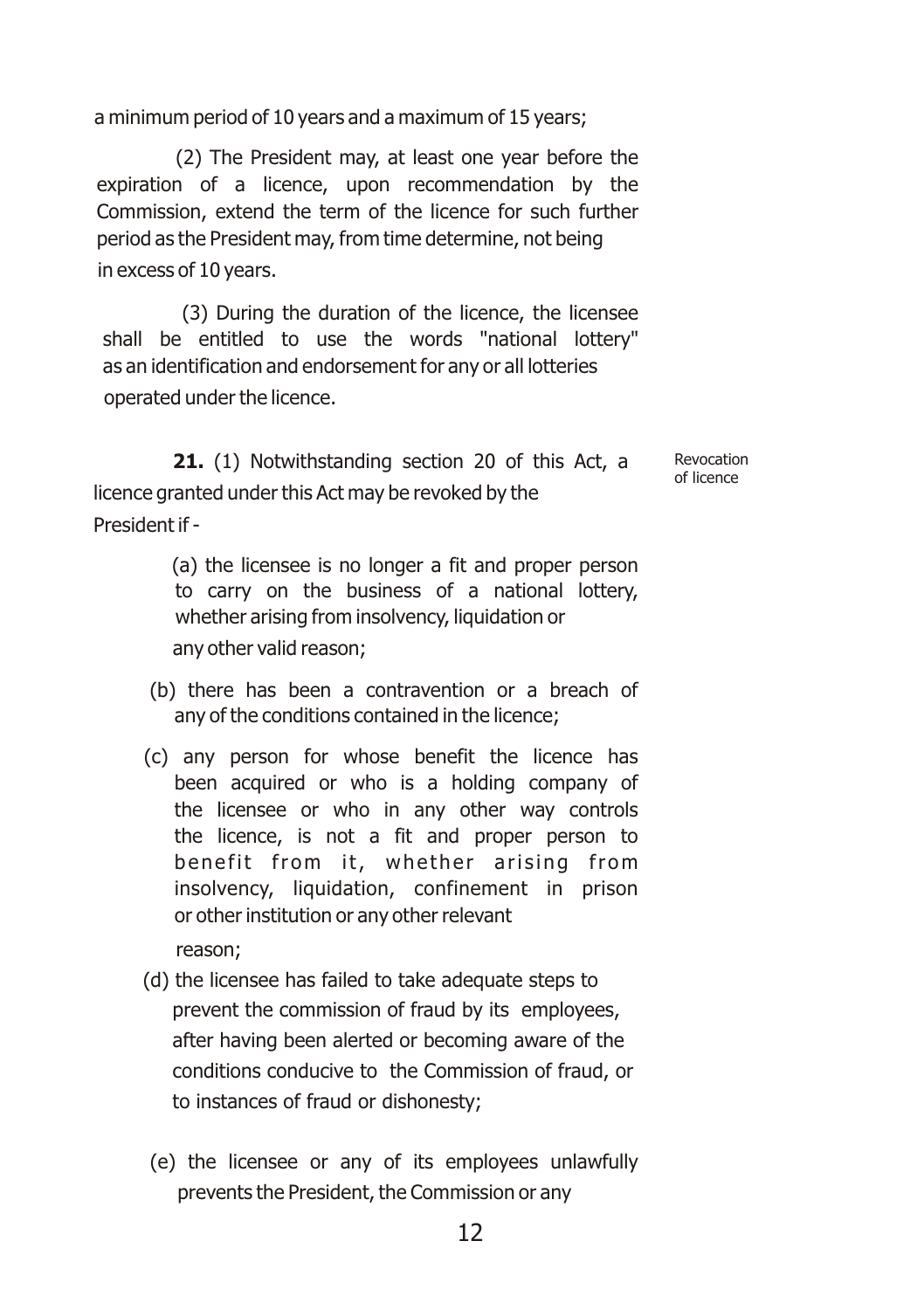authorized person from carrying out his or its duties under this Act;

- (f) the licensee fails to prevent or abate the violation of the provisions of this Act or the licence; or
- (g) the licensee or any of its employees repeatedly and knowingly seils tickets or awards or pays prizes to any person contrary to the provisions of this Act.

(2) The President shall, if satisfied that there exists any ground for revocation as specified in sub-section (1) of this section

- (a) notify the licensee in writing of the existence of such grounds; and
- (b) request the licensee to furnish reasons, within 14 days of service of such notice at the registered address of the licensee as to why the licence should not be revoked.
	- (3) The President may
- (a) if satisfied with any reason furnished by the licensee pursuant to sub-section (2) of this section, allow the licence to continue; or
- (b) if not satisfied with the reasons furnished by the licensee, revoke the licence with or without the advice of the Commission.
- (4) Where a licence is revoked under this section, appropriate compensation may be payable to the licensee subject to due valuation of all physical assets of the licensee relating to the business of a national lottery.

#### **Miscellaneous Provisions Relating to a Licensee**

**22.** No person holding a political office or in the public service of the Federation within the meaning of the Constitution of the Federal Republic of Nigeria shall have

Certain restriction on national lottery licence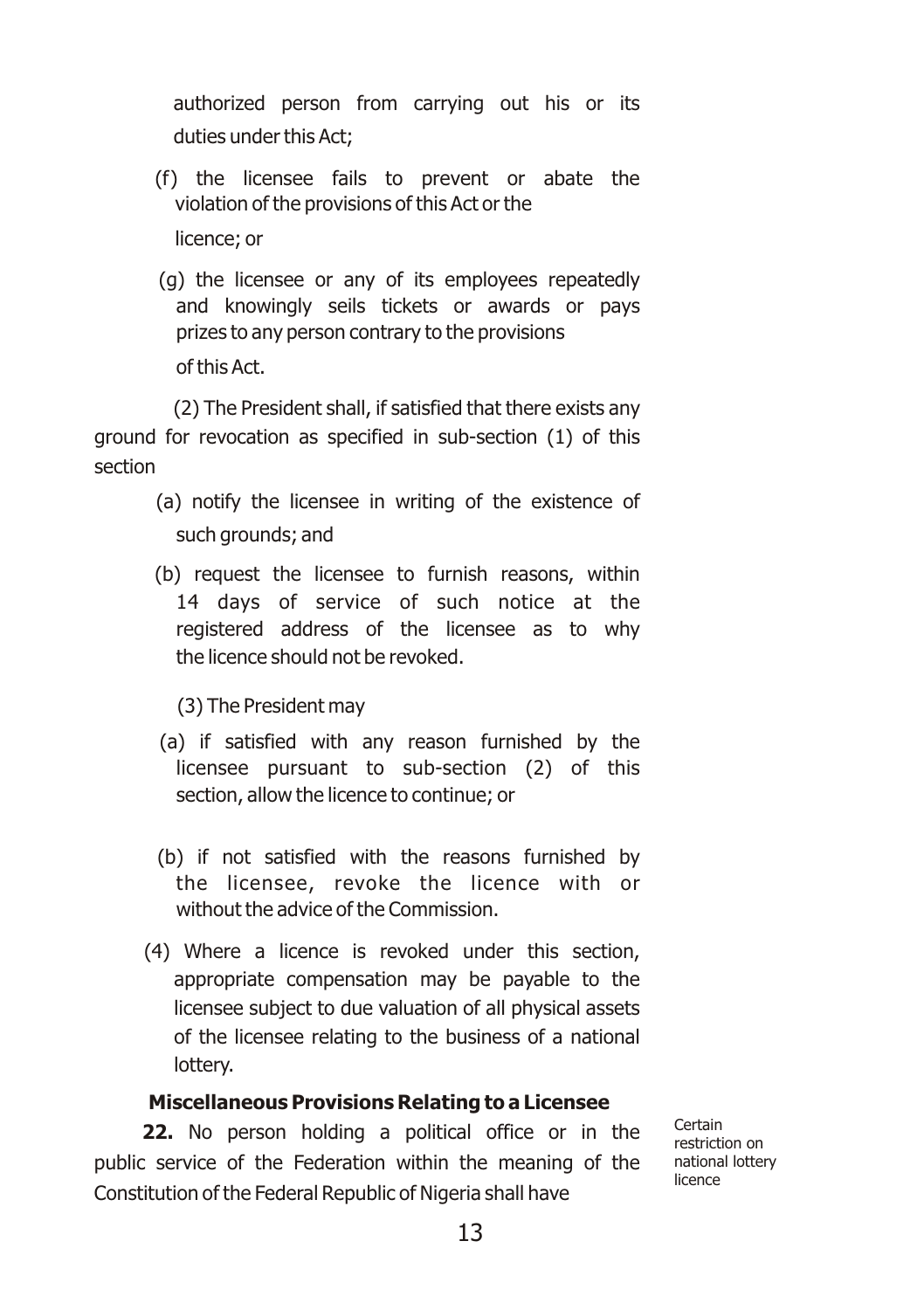any financial interest in a national licensee or licence.

**23.** Subject to this Act, a licensee may, with the approval of the Commission, appoint, contract or otherwise engage any person or body corporate as an operator or agent to manage, promote, conduct or operate, on behalf of the licensee, all or any of the lotteries to which the licence relates.

**24.** - (1) A licensee shall establish an operational fund to be known as the "prize fund" into which shall be paid a minimum return of 50 percent of the proceeds of a national lottery.

(2) The prize fund established by the licensee pursuant to subsection (1) of this section shall be applied exclusively for the payment of prizes in respect of such lotteries from which the proceeds were realized.

(3) A licensee shall pay to the Trust Fund established under section 35 of this Act within a period of not more than 90 days after the determination of the result of each lottery, an amount of 20 per cent of the proceeds of the lottery for the first 5 years of the licence, 25 per cent in the subsequent 5 years and thereafter 27.5 pe rcent

**25.** (1) A licensee shall submit to the President and the Commission, at such time and in such manner as the Commission may, from time to time prescribe, financial statements, returns and other records relating to the lotteries operated pursuant to the licence.

(2) A licensee shall keep proper accounts and records of the transactions and affairs of the licensee sufficient to explain the financial operations and financial position of the licensee.

(3) A licensee may apply to the President, through the Commission, for an extension of time within which to submit the financial statement or return specified in subsection (1) of this section.

Appointment of Agents by a licensee to manage Lotteries etc.

Application of proceeds of a national lottery

Financial **Statements** and record of Licence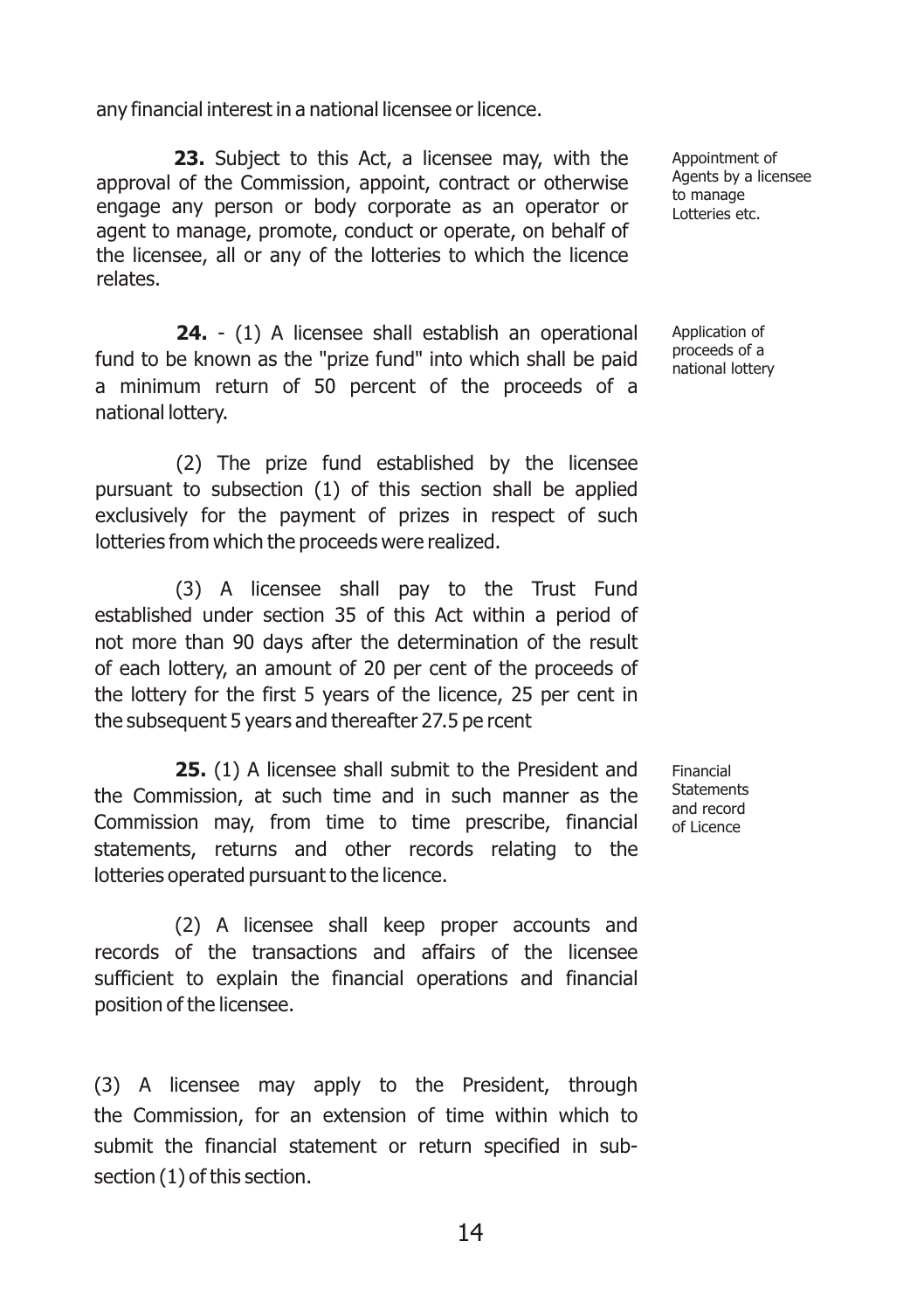**26.** (1) A licensee shall prepare and submit to the Commission not later than **30th June** in each year a report in such form as the President or the Commission may direct on the activities of the licensee during the immediately preceding year, and shall include in the report a copy of the financial statement for the year submitted pursuant to section 25 of this Act and the audited accounts of the licensee for that year.

**27.** The licensee shall cause his or its accounts and financial statements to be audited within 6 months after the end of each year by external auditors in accordance with the provisions of the Companies and 'Allied Matters Act.

**28.** Any external auditor appointed to audit the accounts of a licensee pursuant to section 27 of this-Act -

- (a) shall have the rights to access at all times the books of the licensee in respect of the lotteries; and
- (b) may require from an employee or contractor of the licensee any information, assistance or explanation necessary for the performance of the duties of the auditor in relation to the audit.

#### **Sale of Lottery Tickets**

**29.** A ticket of any lottery under this Act shall be sold on behalf of a licensee through personal application, postage or electronic transmission -

(a) at the offices of the licensee;

- (b) by sales agents appointed or contracted by the licensee;
- (c) automatic vending machines authorized by the licensee; or
- (d) by such other means or places as may be authorized or designated by the licensee from time to time.

Annual report by licensee

Auditing of accounts and financial statements of the licensee. CAP C20 LFN 2004.

Powers of the external auditor

Sales of Lottery Tickets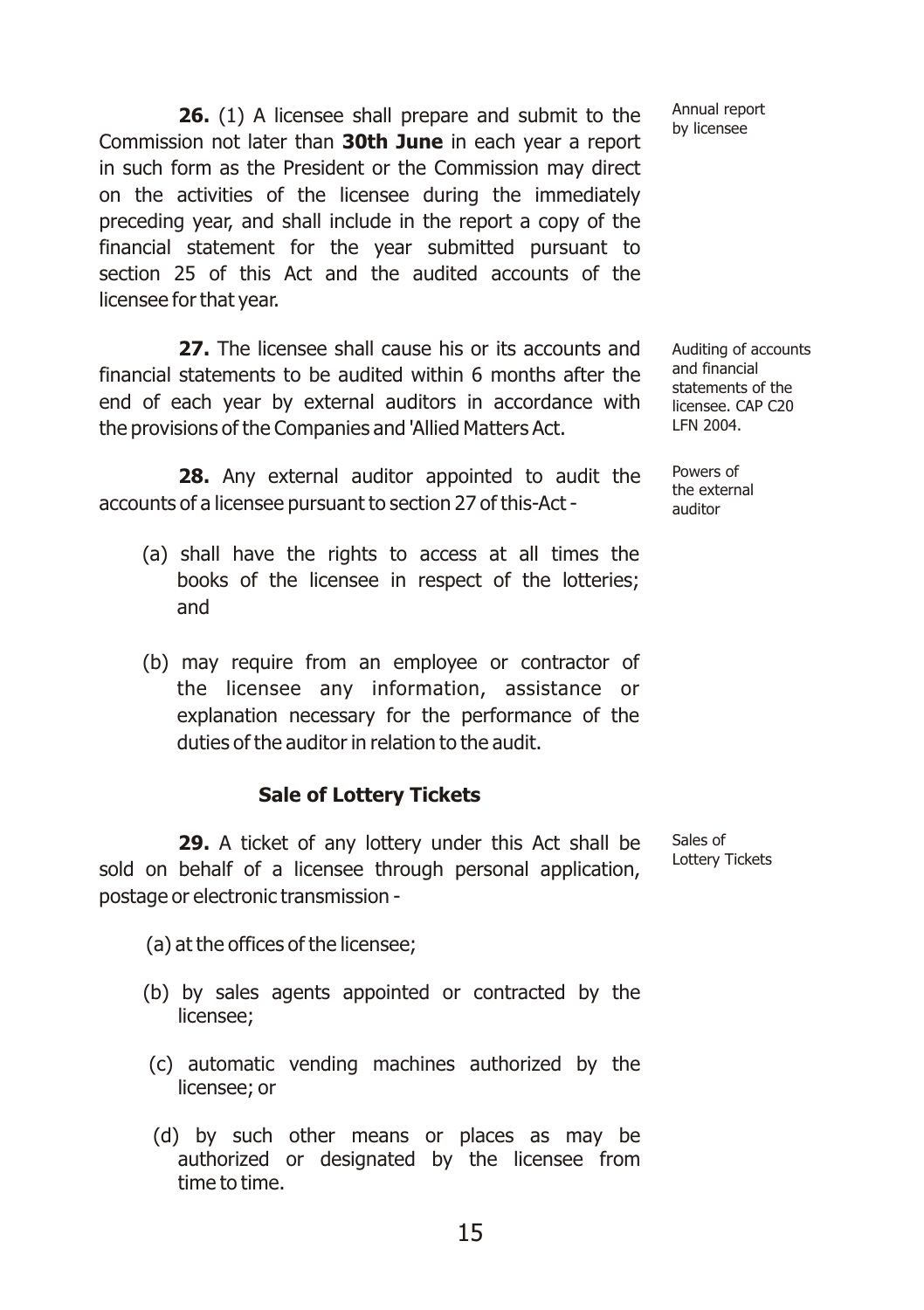**30.** (1) No person shall obtain or attempt to obtain any direct or indirect financial gain for himself or for any other person by forming, conducting or assisting in forming or conducting a syndicate for the purchase of a ticket or electronic entry.

Commercial Lottery, etc syndicating prohibited

- (2) No person shall promote-
- (a) the formation of any syndicate for the purchase of a ticket or electronic entry; or
- (b) any form of syndicate for the purchase of any ticket or making any electronic entry; or
- (c) any scheme capable of assisting any other person to form any syndicate for the purposes of purchasing ticket or making electronic entry.

(3) Any person who contravenes the provisions of subsections (1) and (2) of this section commits an offence and shall be liable on conviction -

> (a) *in the case of an individual,* to a fine of not less than N50,000 or imprisonment for a term of not less than one year or to both such fine and

imprisonment; or

(b) *in the case of a body corporate,* to a fine of not less than N250,000 and in addition, each director, manager or officer of the body corporate shall be liable to a fine of not less than N50,000 or imprisonment for a term of not less than one year or to both such fine and

imprisonment.

- (4) It shall be a defence to a charge brought under this section if the person charged proves that-
- (a) the offence was committed by the body corporate without his consent or knowledge; or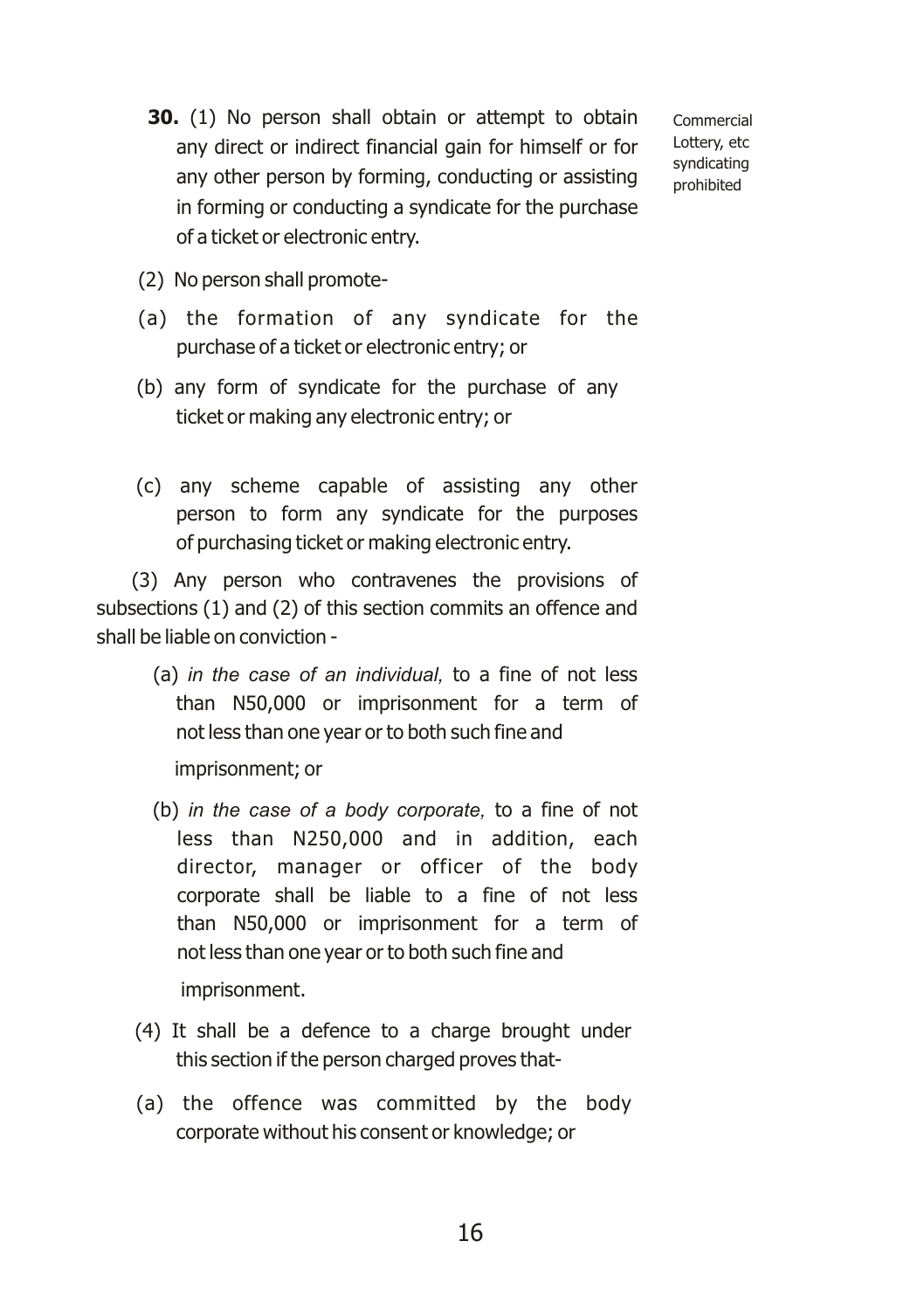- (b) he or she exercised due diligence to prevent the commission of the offence.
- (5) This section does not apply to
- (a) the licensee or operator; or
- (b) any sales agent of the licensee or operator with respect to any commission payment received under an agreement with licensee or operator.

#### **Unclaimed prizes**

**31.** - (1) Subject to this Act and any other condition in the licence, the licensee shall undertake all best endeavours to find and make payment to all prize winners.

Unclaimed prizes

(2) A licensee may deduct from the prize fund the legitimate expenses incurred in finding and paying winners of prizes previously unclaimed.

(3) Upon the expiration of a period of not less than 180 days following any lottery draw, the licensee shall retain any prizes remaining as part of the prize fund and such monies as remains unclaimed shall be used to pay future prizes.

(4) A licensee may, at his own discretion, meet the legitimate claims of jackpot winners in respect of any prizes previously unclaimed for a period longer than 180 days, from the prize fund maintained by the licensee pursuant to section 24 of this Act.

(5) A licensee may at his own discretion apply any part of the unclaimed prizes for supplementary draws for the promotion of social objectives of the national lottery.

#### **General Provisions on National Lottery**

**32.** The provisions of this Act shall apply to any licence to operate a national lottery existing immediately before the commencement of this Act and such licence shall be deemed to have been granted under this Act.

Application of this Act to existing license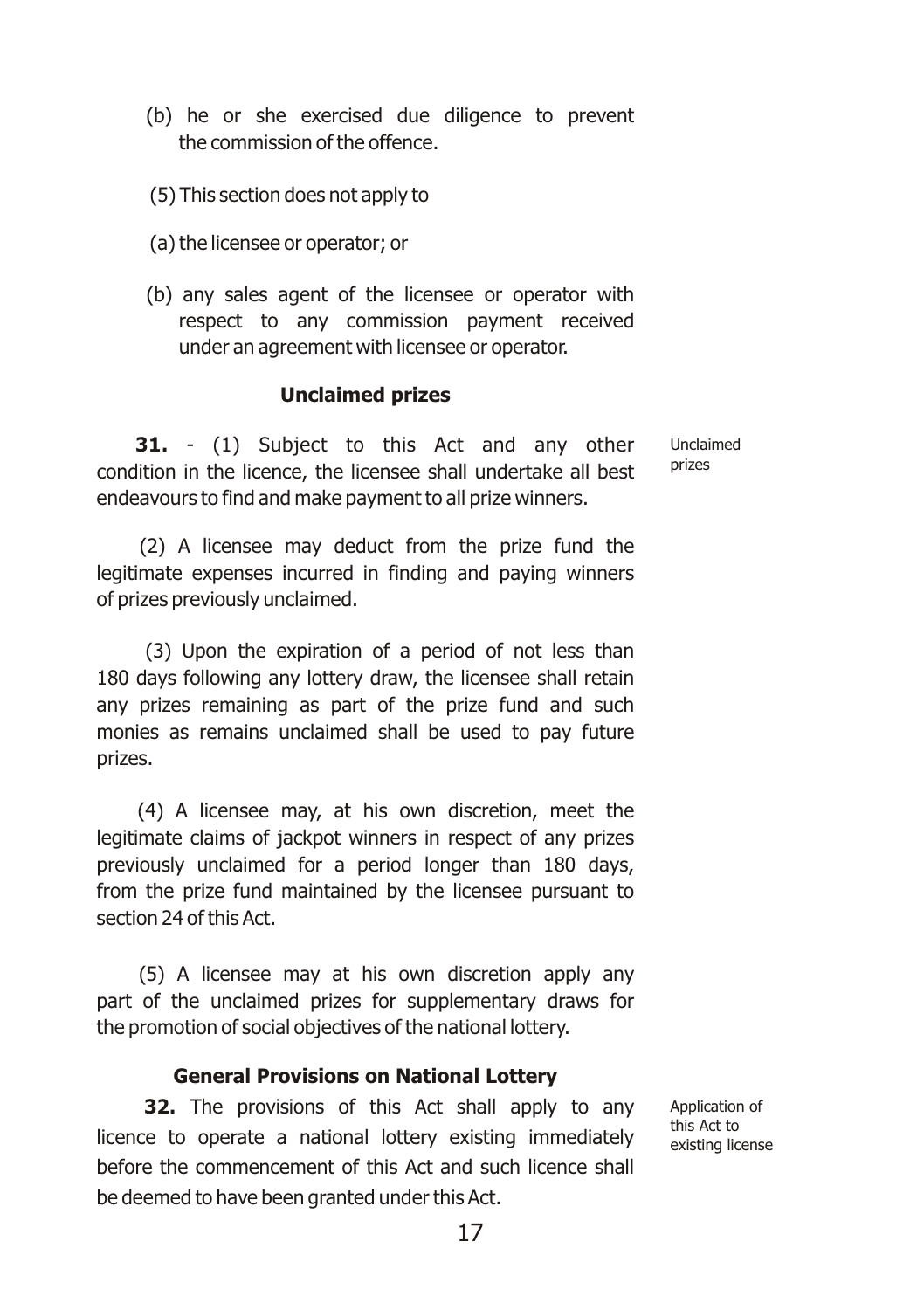**33.**(1) The President may enter into an agreement with the Government of any other country or State with respect to -

Agreement with another country on national lottery

- (a) the operation of a licence granted under this Act in that other country or State;
- (b) any contract, agreement or arrangement entered into by the licensee with any person or body corporate in another country or State to promote and conduct lotteries in that other country;
- (c) the payment of or exemption from payment of all or part of the contributions to the Trust Fund established under section 35 of this Act in connection with proceeds from lotteries derived From or in that other country or State;
- (d) the retention by that other country or State of all or part of the contributions referred to in paragraph (c) of this sub-section;
- (e) the inclusion in the prize fund of the license maintained pursuant to section 24(1) of this Act to any lottery of all or any part of the proceeds from a lottery promoted in another country or state; and
	- (f) any matter connected with or incidental to all matters covered under this subsection.
- (2) Any agreement entered into pursuant to this section may be varied or rescinded by the parties thereto on such terms and conditions as may be agreed between them.
- **34.**(1) Any person who-
	- (a) forges any lottery ticket or causes any ticket to be forged,
- (b) knowingly disposes of, or attempts to sell

General Offences and penalties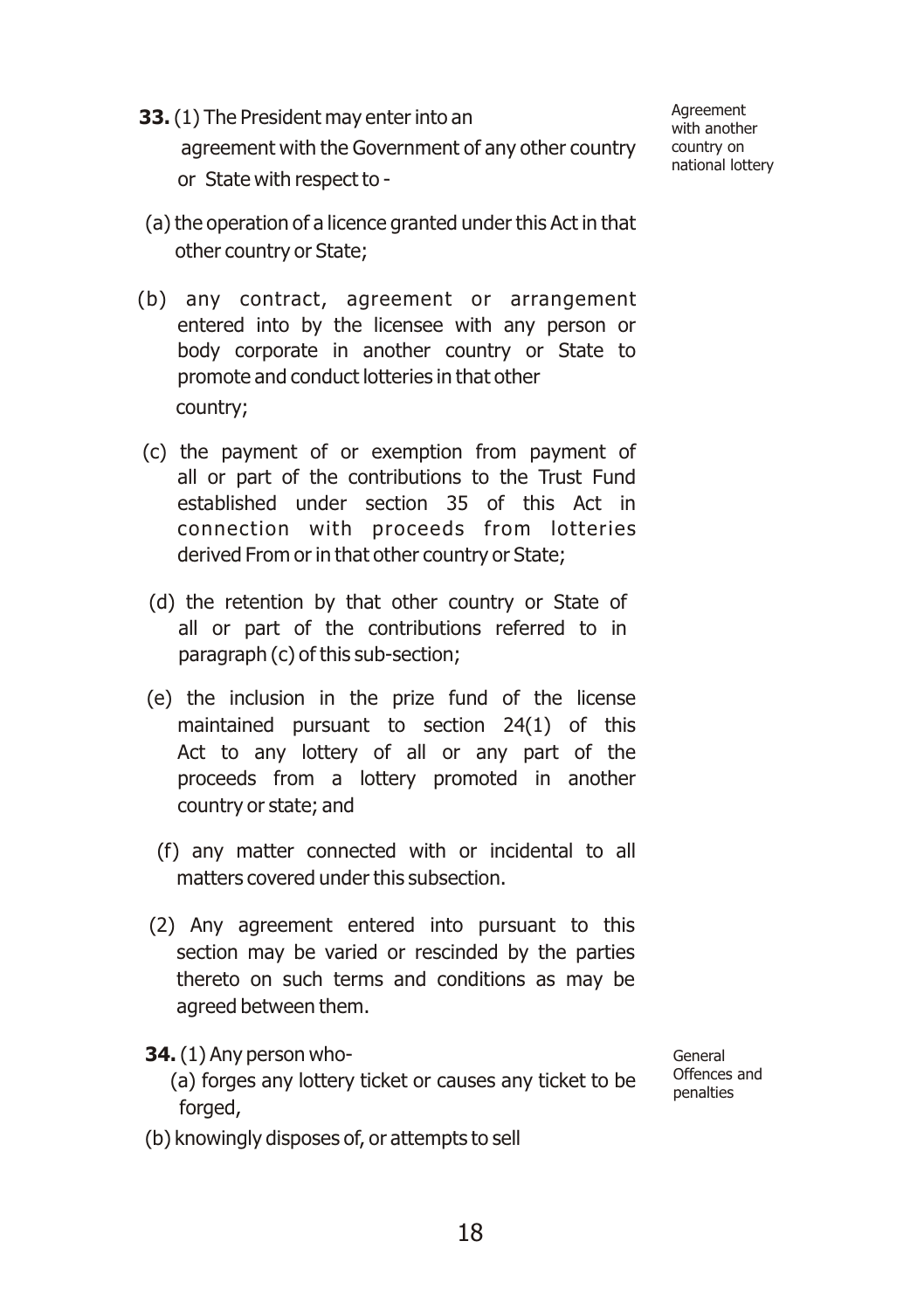or dispose of any forged or stolen ticket,

(c) alters any number or figure or falsifies or otherwise disfigures any ticket with the intent

to defraud,

(d) with the intent to defraud, takes or converts to his own use or to use of any other person, any Proceeds from a lottery operated by the

licensee,

(e) knowingly sells to any person under the age of eighteen years any ticket in a lottery operated

by a licensee,

- (f) fraudulently or unlawfully holds himself out as an agent of the licensee,
- (g) as an incentive or inducement to enter into a contract, or as a condition or consequence of entering into a contract, gives a guarantee or promise to a person to the effect that the person will win a prize or share of a prize in a

lottery,

(h) conducts or promotes a scheme under which a guarantee or promise is given to a person participating in the scheme to the effect that the person will win a prize or share out of a

prize in a lottery, or

(i) contravenes any provisions of this Act where no specific penalty is provided, commits an offence and shall be liable on conviction to a fine of not less than N20,000 or imprisonment for a term of not less than one year or to both such fine

and imprisonment.

(2) Where an offence under subsection (1) of this - Section is committed by a body corporate, the body corporate shall be liable to a fine of not less than N100,000· and in addition, each director, manager or officer of the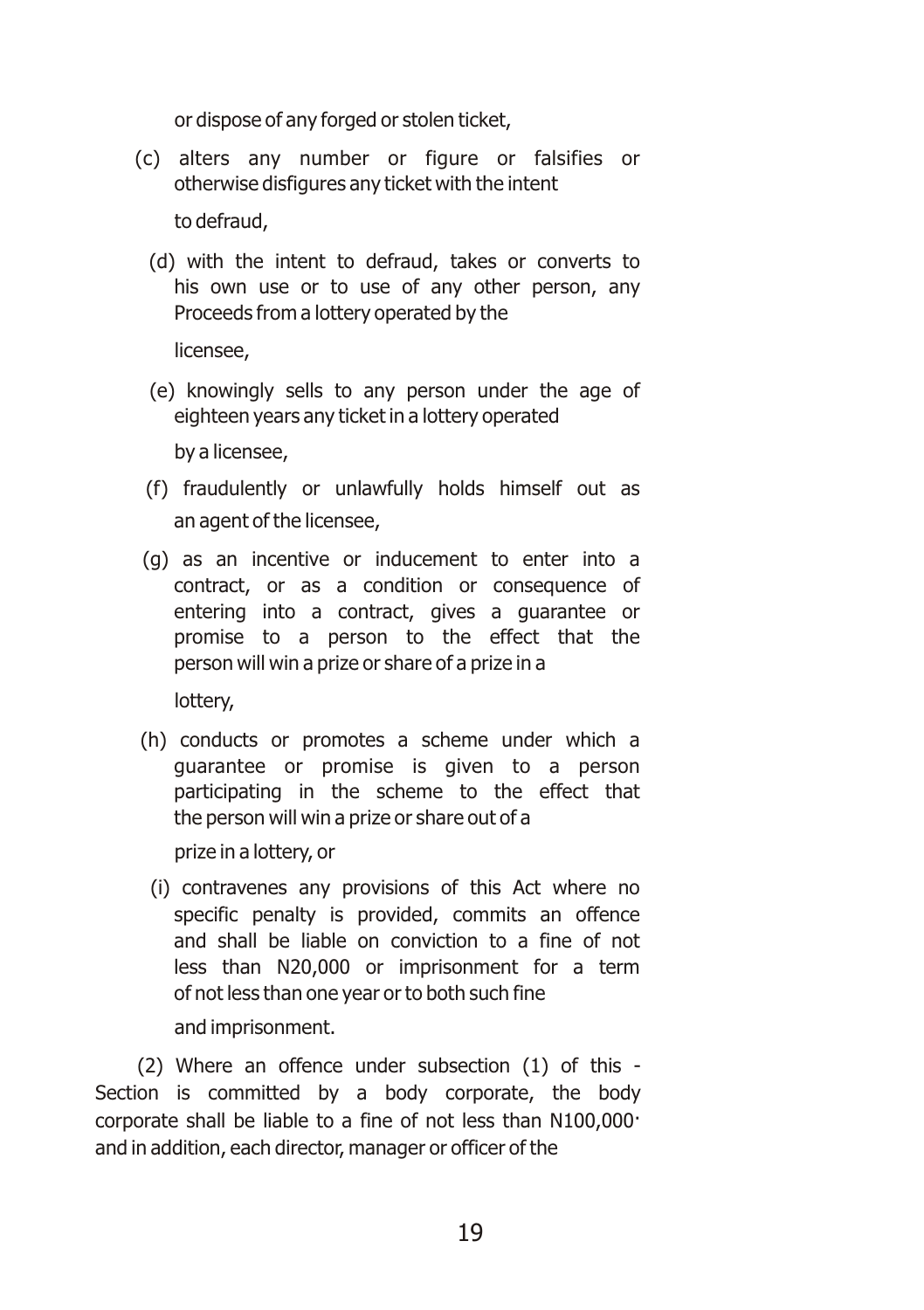body corporate shall be liable on conviction to a fine of not less than N20,000 or imprisonment for term of not less than one year or to both such fine and imprisonment.

(3) Save as provided under this Act and notwithstanding the provision of any other enactment To the contrary, the operation of any lottery on a national basis or on inter-state basis is hereby Declared unlawful.

(4) Pursuant to the above provision, no person shall establish or conduct a lottery at national Level or employ the use of a national platform or interstate basiS to -

(a) conduct a lottery, either through personal application or any electronic transmission;

(b) print a ticket in a lottery;

(c) sell, buy or offer for sale or give or accept a ticket in a lottery;

(d) publish or exhibit in a newspaper or broadcast, telecast or on a notice by electronic means or otherwise any information relating to a lottery;

(e) sell or dispose of any property of any kind or allot any prize of money by means of a game of chance or a game of mixed chance and skill; or (f) keep a house or place for the purpose of conducting a lottery, whether the house or place is used for any other purpose.

#### **PART VI \_ ESTABLISHMENT Of THE NATIONAL LOTTERY TRUST FUND AND ITS BOARD Of TRUSTEES**

**35.** (1) There is established a fund to be known as the National Lottery Trust Fund (in this Act referred to as "the Trust Fund'') into which shall be credited a percentage of the net proceeds of a national lottery as prescribed under

Establishment of the National Lottery Trust Fund

section 24 ofthis Act.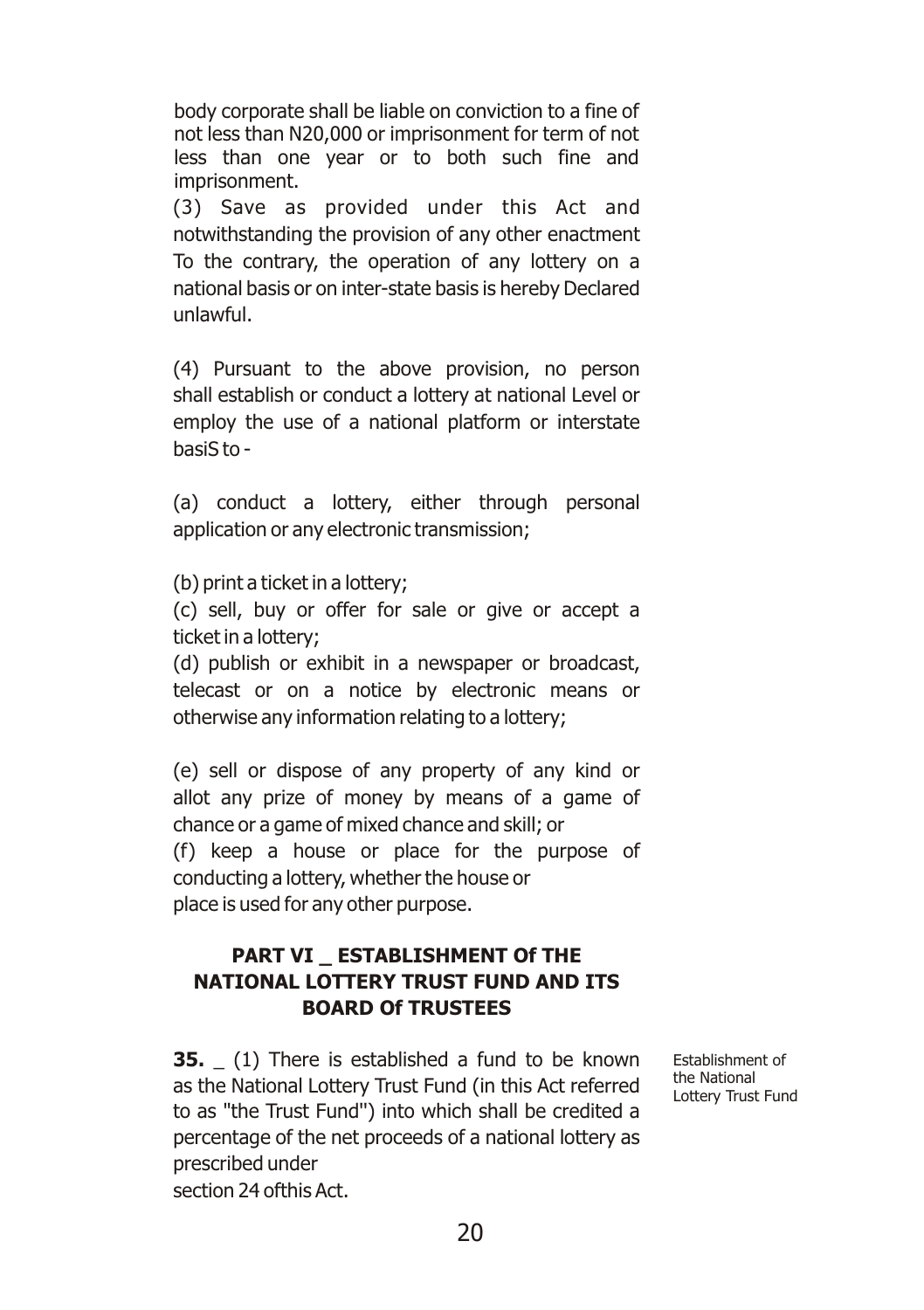- (2) The Trust fund-
	- (a) shall be a body corporate with perpetual succession and a common seal;
	- (b) may sue or be sued in its corporate name; and
	- (c)shall have the power to acquire, hold, mortgage, purchase or deal howsoever with property, whether movable or immovable, real or personal.

**36.** (1) There is established for the Trust Fund, a board of trustees to be known as the National Lottery Trust Fund Board of Trustees (in this Act referred to as "the Board of Trustees") which shall have overall control of the Trust Fund.

Establishment and composition of the Board of Trustees for the Trust Fund

- (2) The Board of Trustees shall consist of -
- (a) a part-time Chairman;
- (b) the permanent secretary, Federal Ministry of finance;
- (c) the permanent secretary, Federal Ministry of Sports and social Development
- (d) the Chairman and two members of the Board of Directors of the licensee;
- (e) two major share holders of the licensee; and
- (f) six persons, one from each geopolitical zone, to represent public interest.
- (3) The Chairman and members of the Board of Trustees shall
- (a) be appointed by the president; and
- (b) serve on a part-time basis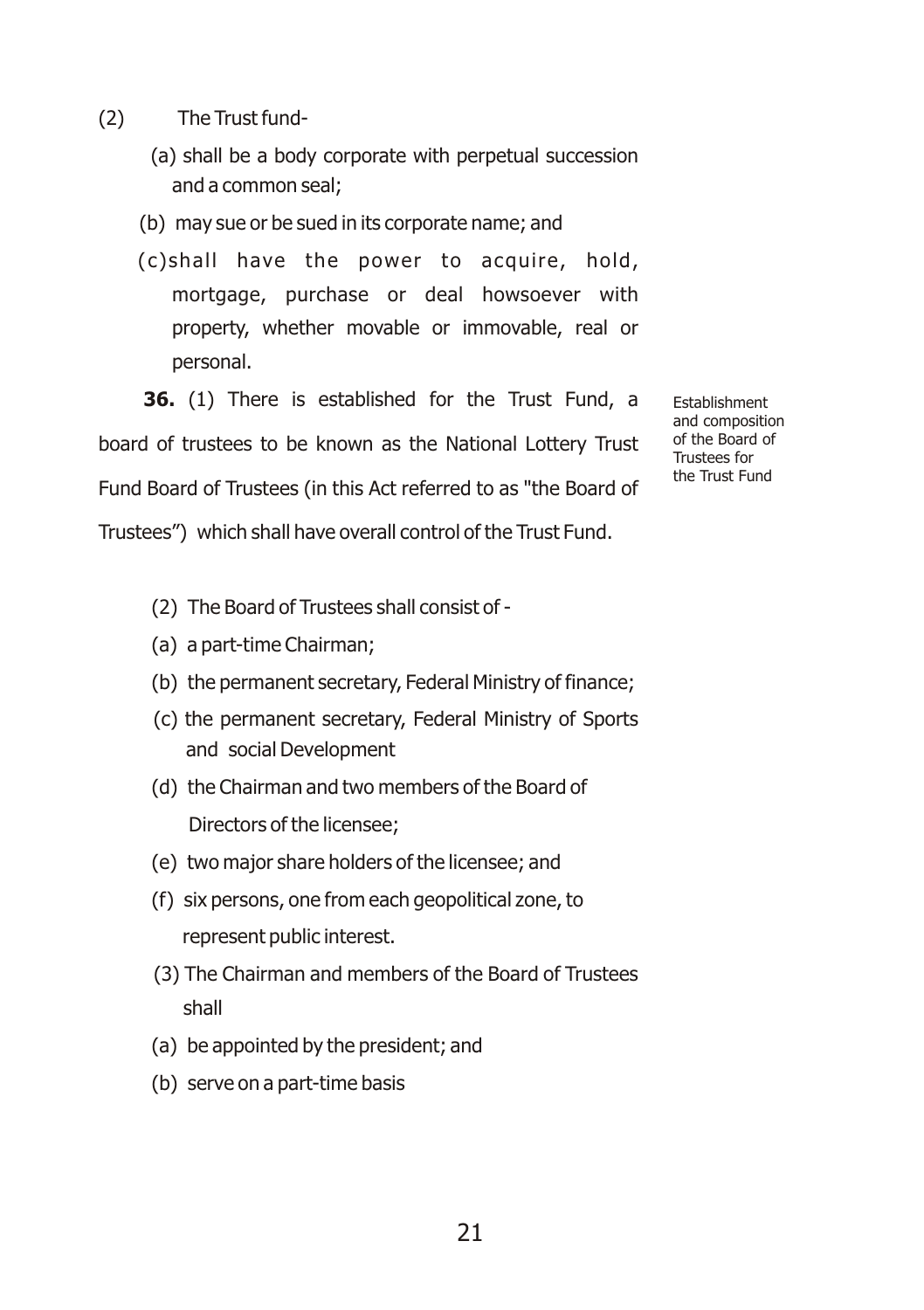(4) The Supplementary provisions Set out in the Second Schedule to this Act shall have effect. With respect to the Proceedings of the Board of Trustees and the other matters mentioned therein. Second Schea

**37.** The Chairman and other members of the Board of Trustees, other than ex-officio members, shall each hold office- Tenure of Office

- (a) for a term of 4 years in the first instance and may be re-appointed for a further term of 4 years; and
	- (b) on such terms and Conditions as may be specified in his letter of appointment.

**38.** (1) Notwithstanding the provisions of section 37 of this Act, a member of the Board of Trustees shall cease to hold Office as a member of the Board of Trustees if Cessation of MemberShip

- (a) he resigns his appointment as a member of the Board of Trustees by notice, under his hand, addressed to the President;
- (b) he becomes of unsound mind;
- (c) he becomes bankrupt or makes a compromise with his creditors;
- (d) he is convicted of a felony or of any offence involving dishonesty or corruption;
- (e) he becomes incapable of carrying on the functions of his Office either arising from an infirmity of mind or body; or
- (f) the President is satisfied that it is not in the interest of the Commission or in the interest of the public for the person to Continue in Office and the President removes him from office.
- (2) Where a vacancy occurs in the membership of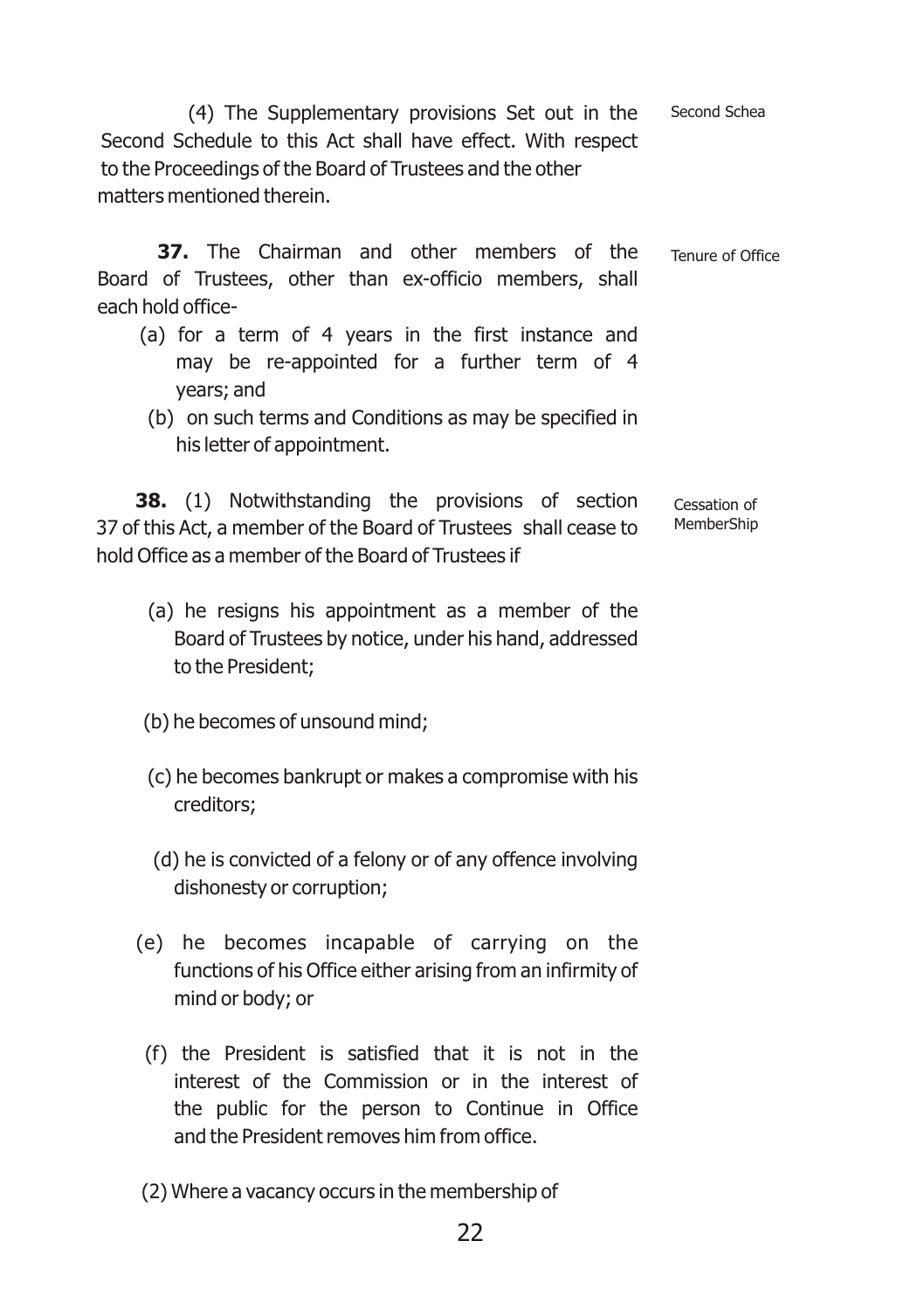the Board of Trustees, it shall be filled by the appointment of a successor to hold office for the remainder of the term of office of his predecessor, so however that the successor shall represent the same interest as his predecessor.

**39.** The Chairman and members of the Board of Trustees shall be paid such emoluments, allowances and benefits as the President may, from time to time, approve.

Emoluments, etc, of members

Application of the Trust Fund

**40.** The proceeds of the Trust Fund established under section 35 of this Act shall be applied, from time to time-

- (a) to fund projects approved by the President, on the recommendation of the Board of Trustees, to be in the interest of the Nigerian community and such projects shall include but not limited to projects for the advancement, upliftment and promotion of sports development, education, social services, public welfare and relief, and management of natural disasters in Nigeria;
- (b) to the cost of administration of the Trust Fund;
- (c) subject to section 39 of this Act, for the payment of emoluments, allowances and benefits of members of the Board of Trustees and for reimbursing members of the Board of Trustees or any committee set up by the Board of Trustees for such other expenses as may be expressly authorized by the Board of Trustees;
- (d) for the payment of salaries, fees or other remuneration or allowances, pensions and other benefits payable to the staff and other employees of the Trust Fund, so however that no payment of any kind under this clause (except such as may be expressly authorized by the Board) shall be made to any person who is in receipt of emoluments from the Federal Government or of a State; and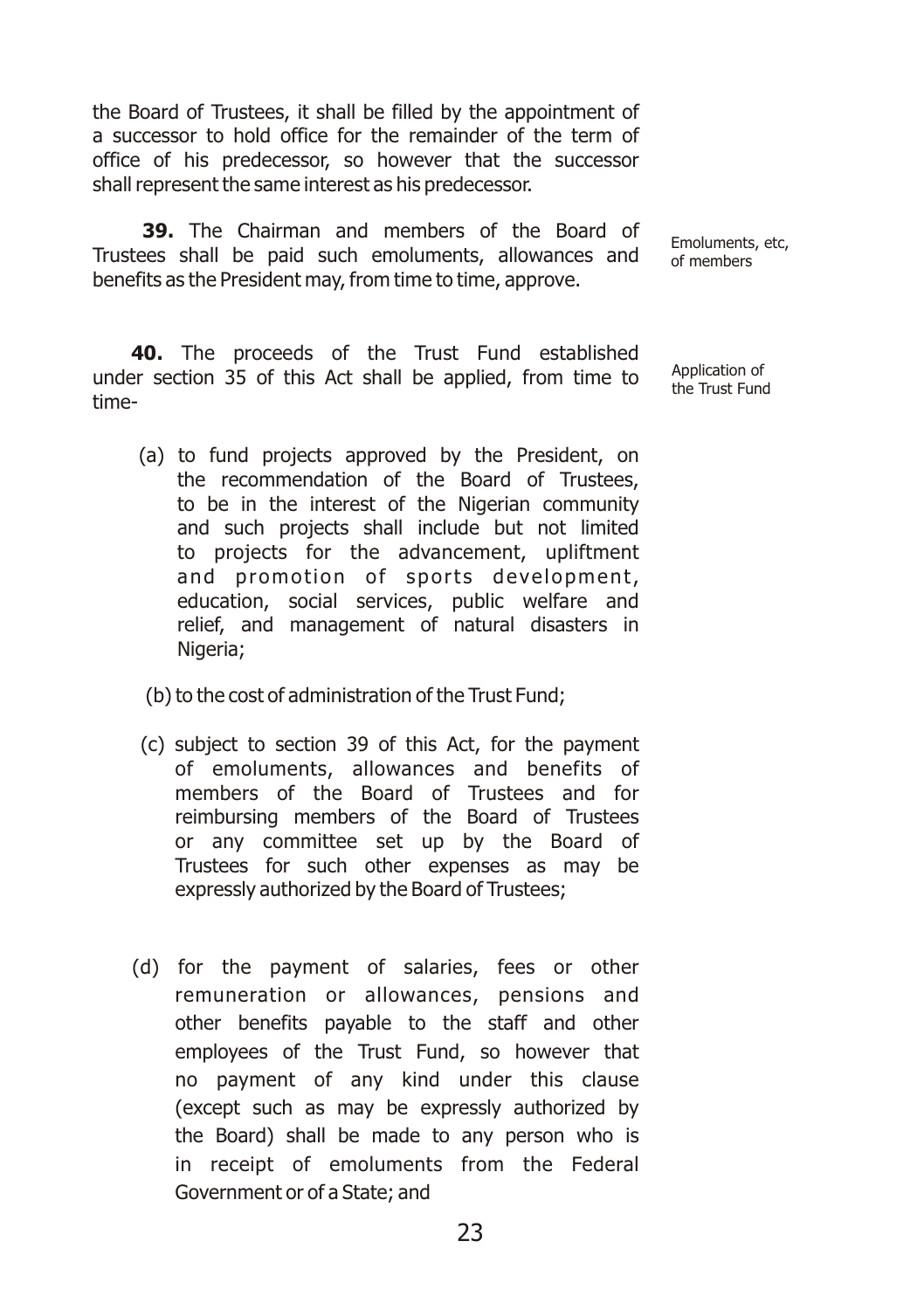(e) for and in connection with all or any of its functions made under this Act.

#### **PART VII - POWERS OF THE BOARD OF TRUSTEES AND FUNCTIONS OF THE TRUST FUND**

**41.** The Board of Trustees shall have power to

- (a) acquire office for the use of the Trust Fund in such locations as it may deem necessary for the proper performance of its functions under this Act;
- (b) fix the terms and condition of service including remuneration of the employees of the Trust Fund; and
- (c) do such other things which in the opinion of the Board of Trustees are necessary to ensure the efficient performance of the Trust Fund.
- **42.** The Trust Fund shall \_
	- (a) receive and credit into its account, all monies payable into the Trust Fund under this Act;
	- (b) make all disbursement required to be made out of the Trust Fund under this Act;
	- (c) in collaboration with relevant agencies and bodies implement or facilitate the implementation of any project approved by the President on the recommendation of the Board of Trustees;
	- (d) carry out other activities as are necessary or expedient to ensure the effective performance of its functions under this Act.

#### **PART VIII - STAFF OF THE TRUST FUND**

**43.** - (1) There shall be for the Trust Fund, a Secretary who shall-Secretary of the Trust Fund

Powers of the Boa rd of Trustees

Functions of the Trust Fund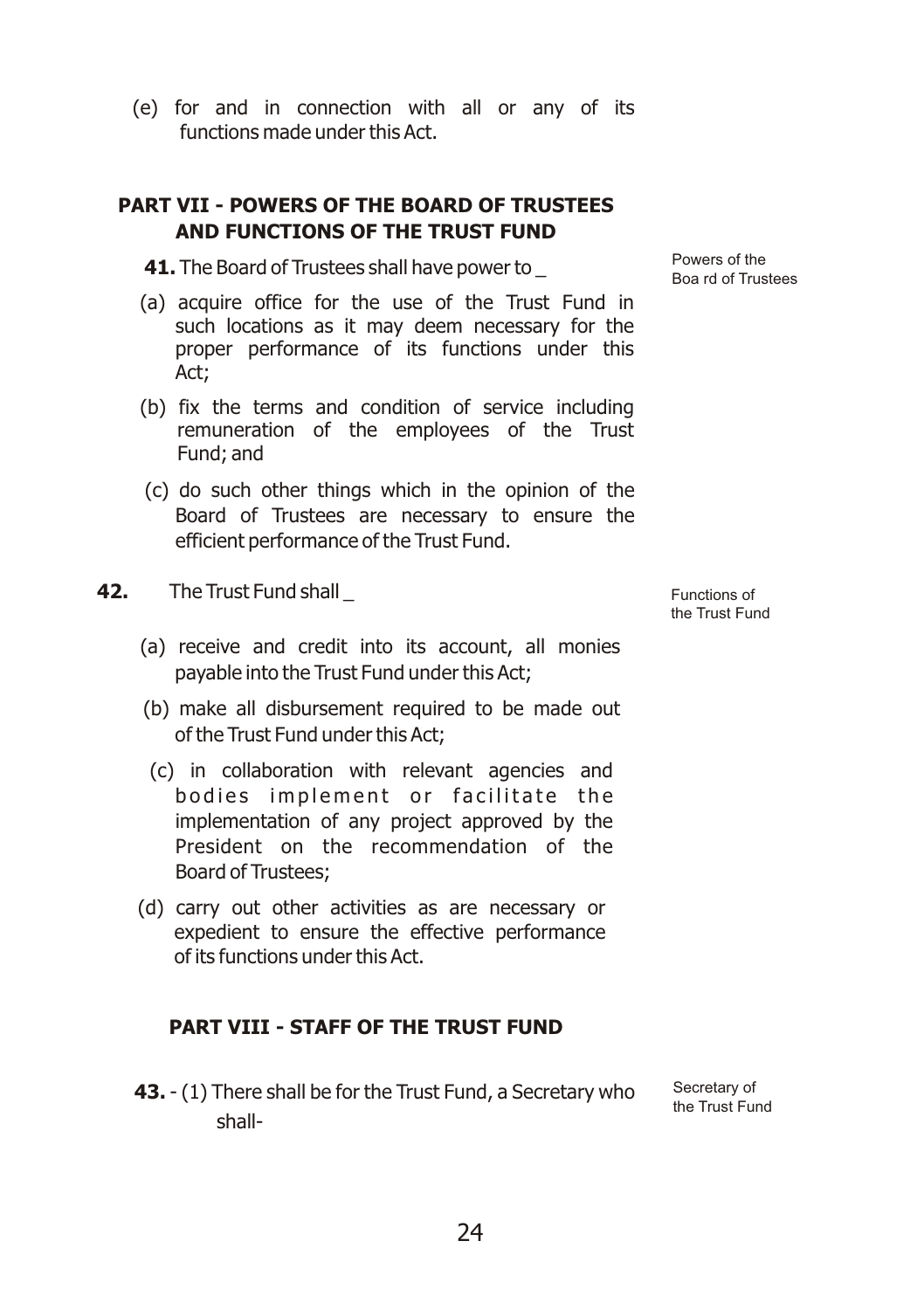- (a) be appointed by the president;
- (b) be the chief executive and accounting officer of the trust fund; and
- (c) responsible for the execution of the policy and day-today administration of the Trust Fund.
- (2) The Secretary shall hold office-
- (a) for a term of 4 years in the first instance and may be re-appointed for a further term of 4 years and no more; and
	- (b) on such terms and conditions as may be specified in his letter of appointment.
	- (3) Notwithstanding the provisions of subsection(2) of this section, the Secretary may-
- (a) resign his appointment by a notice in writing under his hand, addressed to the President through the Board of Trustees; or
- (b) be removed by the President for inability to discharge the functions of his office (whether arising from infirmity of mind or body or any other cause) or for misconduct or corruption.

**44.** The Trust Fund may, subject to the approval of the Board of Trustees, appoint such other staff as it may deem necessary and expedient, from time to time -

Other staff of the trust fund

- (a) for the proper and efficient performance of the functions of the Trust Fund; and
- (b) on such terms and conditions as may be determined, from time to time, by the Board.

**45.** Service in the Trust Fund shall be subject to the provisions of the Pension Reform Act, and accordingly, Act; 2004

 $No.2$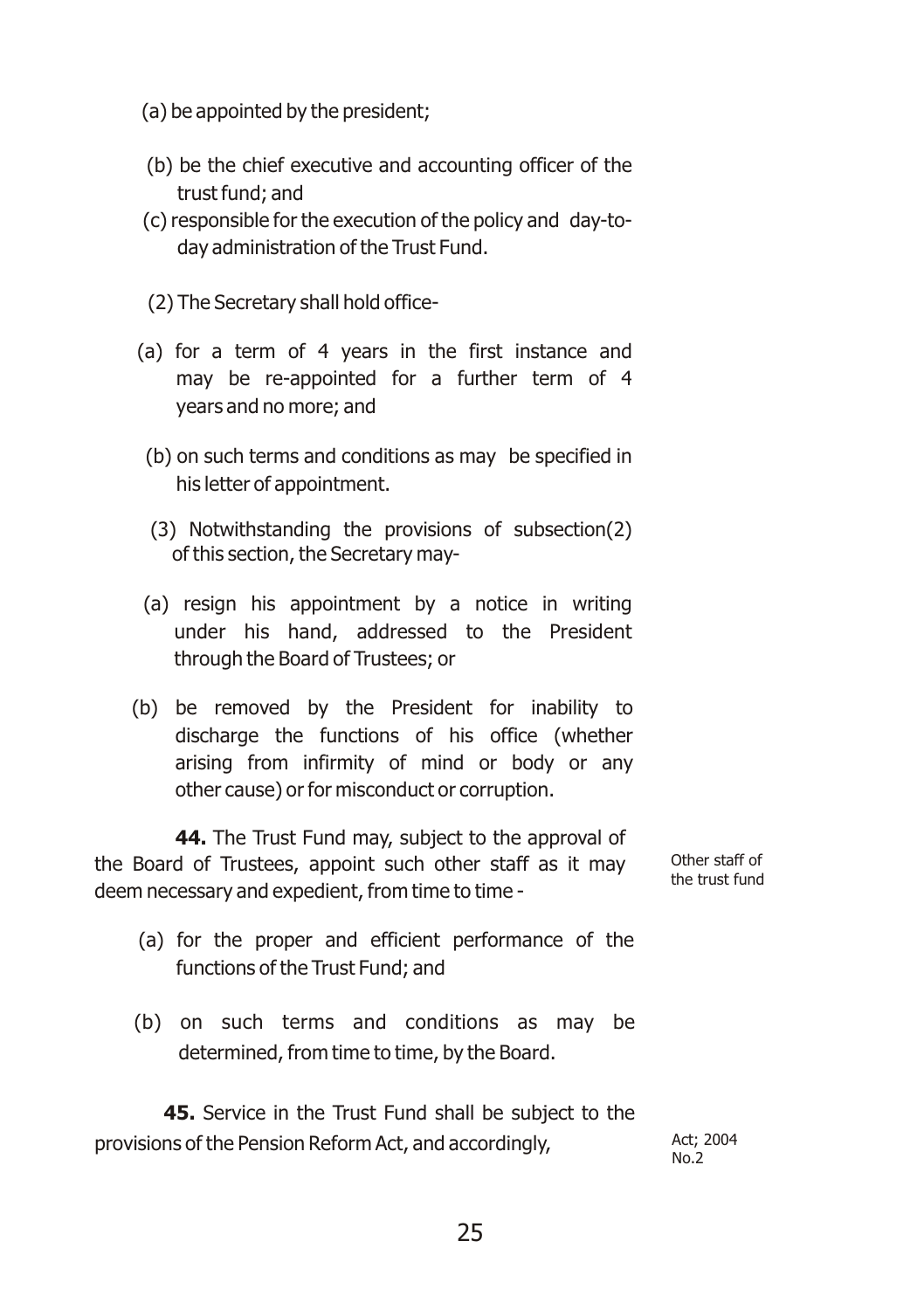officers and employees of the Commission shall be entitled to pensions and other retirement benefits as are prescribed under the Pension Reform Act.

**46.** (1) The Trust Fund shall, not later than 30th September in each year, submit to the President, through the Board of Trustees, an estimate of its expenditure and income (including payments to the Trust Fund) for the next succeeding year.

(2) The Board of Trustees shall cause to be kept proper accounts of the Trust Fund in respect of each year and proper records in relation to those accounts and shall cause its accounts to be audited within three months after the end of each year by auditors appointed by the Board of Trustees from the list and in accordance with the guidelines supplied by the Auditor-General for the Federation.

**47.** The Trust Fund shall prepare and submit to the President, through the Board of Trustees not later than 31st March in each year a report in such form as the President may direct on the activities of the Trust Fund during the immediately preceding year, and shall include in the report a copy of the audited accounts of the Trust Fund for that year and of the auditor's report thereon.

**48.** (1) The Trust Fund may accept gift of land, money or other property on such terms and conditions, if any, as may be specified by the person or organization making the gift.

(2) The Trust Fund shall not accept any gift if the conditions attached by the person or organization making the gift are inconsistent with the functions of the Trust Fund under this Act.

**49.** The Trust Fund may, with the approval of the President, on the recommendation of the Board of Trustees, borrow by way of loan, overdraft or otherwise from any Power to Borrow

Annual Estimates and Accounts

Annual Report

Power to Accept Gifts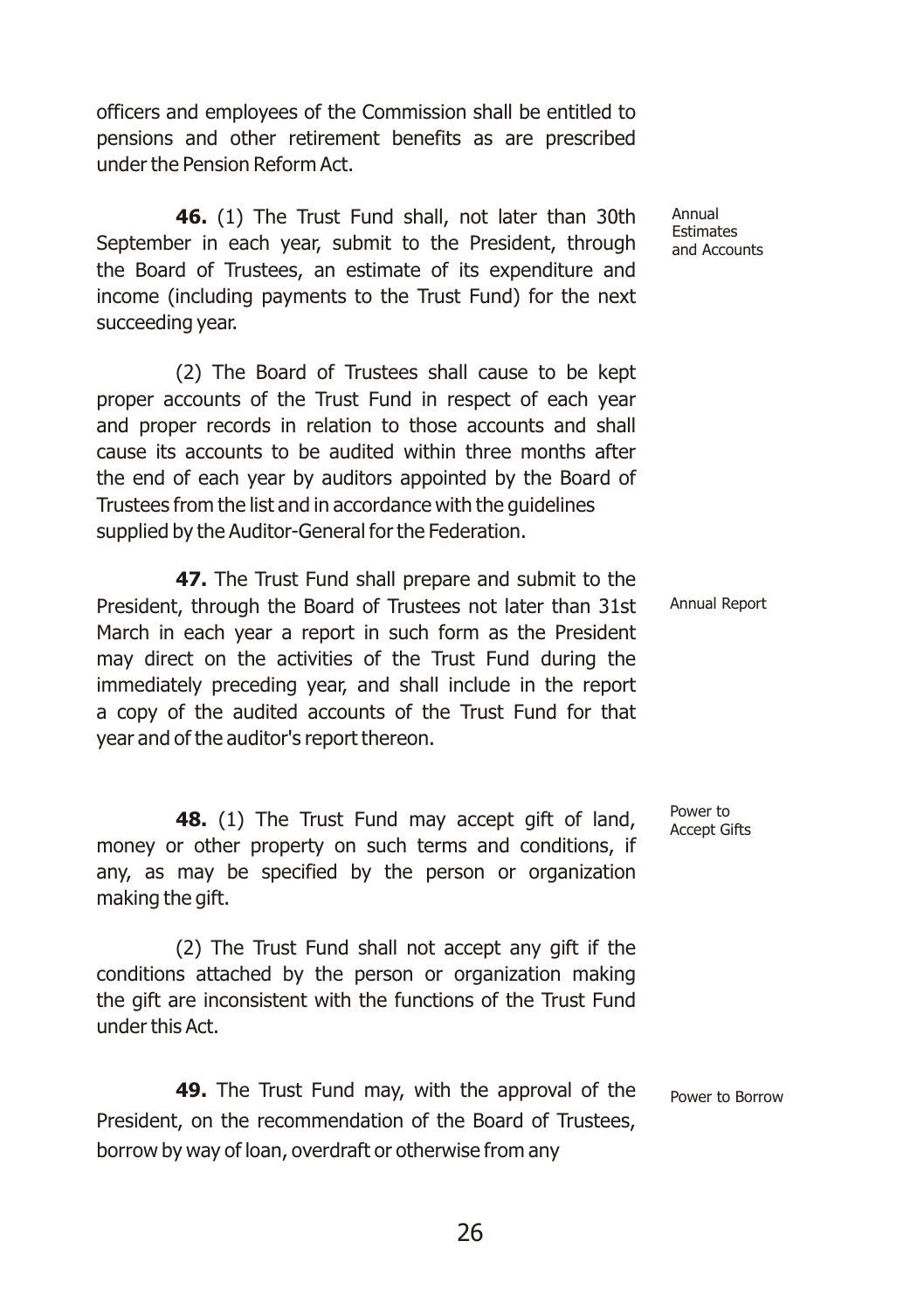source such sums as it may require for the performance of its functions and meeting its obligations under this Act.

#### **PART IX - LEGAL PROCEEDINGS**

**50.** (1) Subject to the provisions of this Act, the provisions of the Public Officers Protection Act shall apply in relation to any suit instituted against any member or officer or employee of the Commission or the Trust fund.

(2) Notwithstanding anything contained in any other law or enactment, no suit against a member of the Board or Board of Trustees, the Director-General of the Commission or the Secretary of the Trust Fund or any other officer or employee of the Commission or Trust Fund for any act done in pursuance or execution of this Act or any other law or enactment, or of any public duties or authority or in respect of any alleged neglect or default in the execution of this Act or any other law or enactment, duties or authority, shall lie or be instituted in any court unless it is commenced-

- (a) within three months next after the act, neglect or default complained of; or
- (b) in the case of a continuation of damage or injury, within six months next after the ceasing thereof.

(3) No suit shall be commenced against a member of the Board, the Board of Trustees, the Director-General of the Commission, the Secretary of the Trust Fund or any other officer or employee of the Commission or the Trust fund before the expiration of a period of one month after written notice of the intention to commence the suit shall have been served on the Commission or the Trust Fund by the intending plaintiff or his agent.

(4) The notice referred to in subsection (3) of this section shall clearly and explicitly state -

(a) the cause of action;

Limitation of suits against the Commission. Ftc. CAP.P41 LFN 2004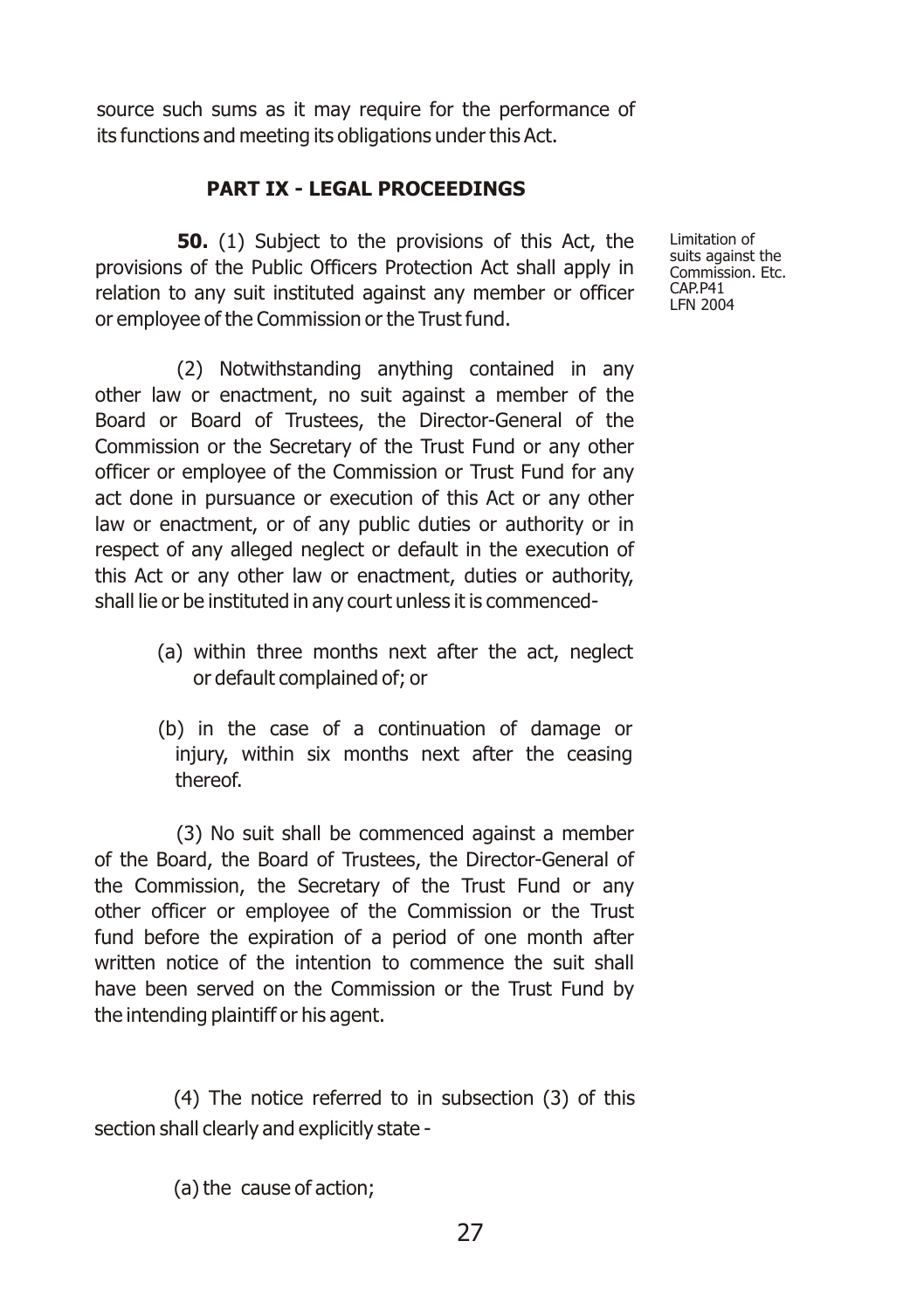(b) the particulars of the claim;

(c) the name and place of abode of the intending plaintiff; and

(d) the relief which he claims.

**51.** A notice, summons or other document required or authorized to be served on the Commission or the Trust Fund under the provisions of this Act or any other law or enactment may be served by delivering it to the Director-General of the Commission or the Secretary of the Trust Fund or by sending it by registered post addressed to the Director-General of the Commission at the principal office of the Commission.

 **52.** - (1) In any action or suit against the Commission or the Trust Fund, no execution or attachment of process in the nature thereof shall be issued against the Commission or the Trust Fund unless not less than three months notice of the intention to execute or attach has been given to the Commission or the Trust Fund.

(2) Any sum of money which by the judgment of any court has been awarded against the Commission or the Trust Fund shall, subject to any direction given by the court, where no notice of appeal against the judgment has been given, be paid from the fund of the Commission or the Trust Fund.

**53.** A member of the Board or Board of Trustees, the Director-General or any officer or employee of the Trust Fund shall be indemnified out of the assets of the Commission or the Trust Fund against any liability incurred by him in defending any proceeding, whether civil or criminal, if the proceeding is brought against him in his capacity as a member, Director-General, Secretary or officer or other employee of the Commission or the Trust Fund, as the case may be.

Service of documents

Restriction on execution against property of till Commission d the Trust Fund

Indemnity of officers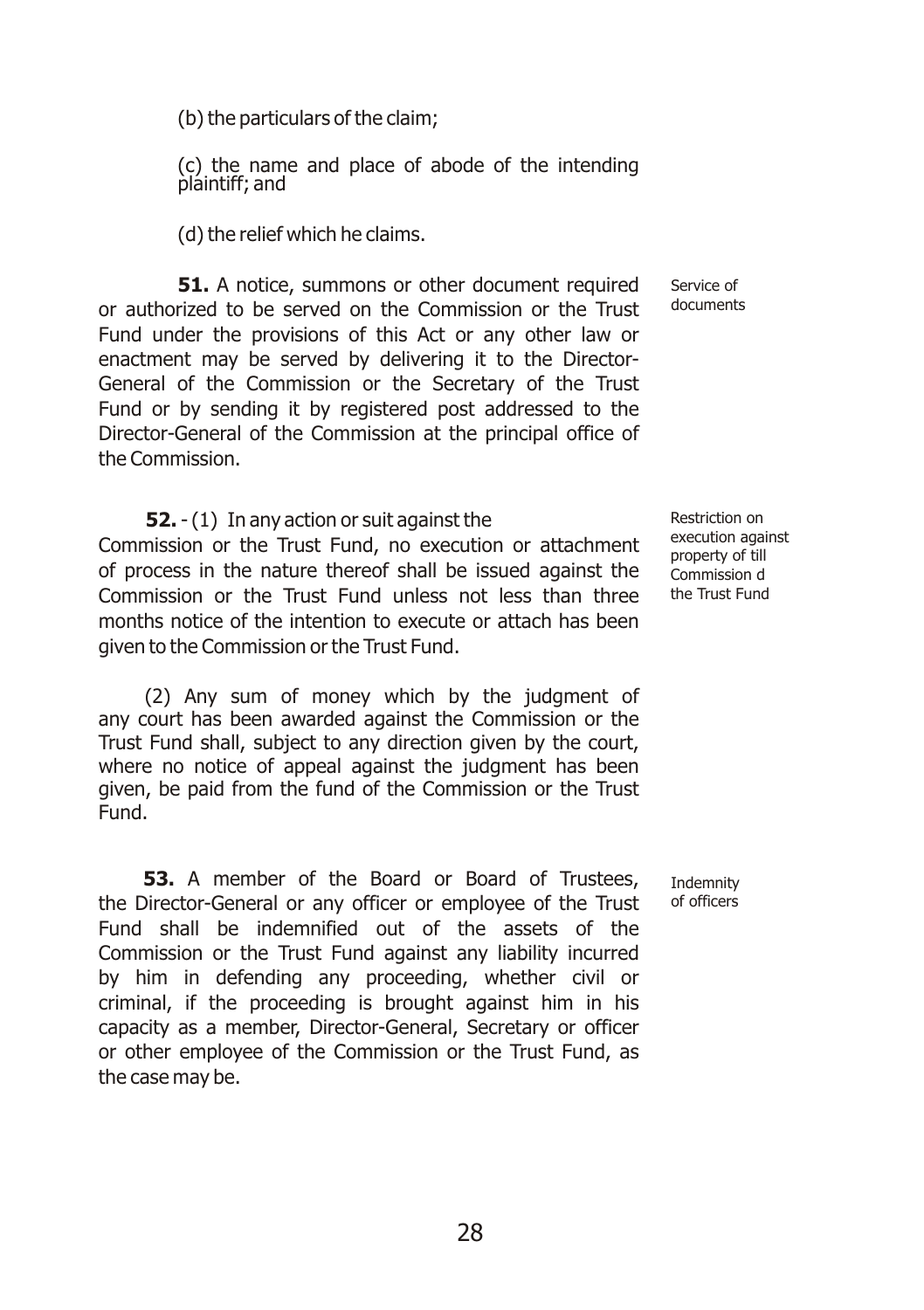#### **PART X - MISCELLANEOUS PROVISIONS**

**54.** The President may give to the Commission or the Trust Fund, the Director-General of the Commission or the Secretary of the Trust Fund such directives of a general nature or relating generally to matters of policy with regard to the exercise of its or his functions under this Act as he may consider necessary and the Commission or the Trust Fund, the Director-General of the Commission or the Secretary of the Trust Fund shall comply with The directives or cause them to be complied with.

**55.** (1) The Board may, with the approval of the President, make such regulations as in its opinioo are necessary or expedient for giving full effect to the provisions of this Act and for the due administration of its provisions relating to the Commission.

(2) The Board of Trustees of the Trust Fund may, with the approval of the President make such regulations as in its opinion are necessary or expedient for giving full effect to the provisions of this Act and for the due administration of its provisions relating to the Trust Fund.

(3) Without prejudice to the generality of subsection (1) of this section, the Board or The Board of Trustees may issue guidelines to give full effect to the respective relevant provisions of this Act.

**56.** (1) A member of the Board or the Board of Trustees, the Director-General or the Secretary or any other officer or employee of the Commission or the Trust Fund shall-

- (a) not, for his personal gain, make use of any information which has come to his knowledge in the exercise of his powers or is obtained by him in the ordinary course of his duty as a member of the Board or as the Director-General, Secretary, officer or employee of the Commission or the Trust Fund;
- (b) treat as confidential any information which has

Directives by the president, etc

Powers to make regulations

**Secrecy**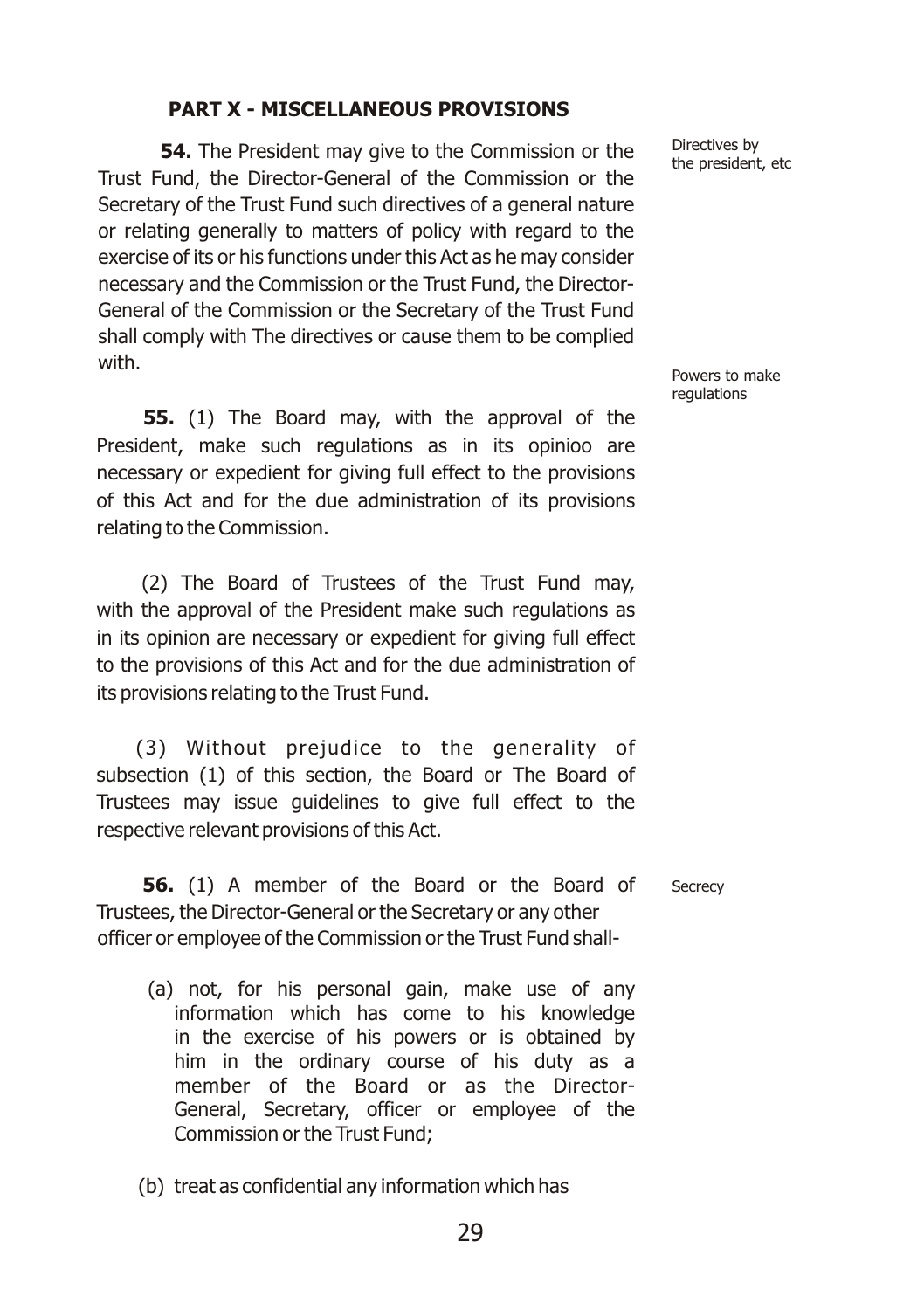come to his knowledge in the exercise of his powers or is obtained by him in the performance of his duties under this Act;

(c) not disclose any information referred to under paragraph (b) of this subsection, except where required to do so by a court or in such other circumstances as may be prescribed by the Board, from time to time.

(2) Any person who contravenes the Provisions of subsection (1) of this section commits an offence and shall on conviction be liable to a fine of not less than N50,000 or imprisonment for a term not exceeding 2 years or to both such fine and imprisonment.

#### **57.**In this Act-

"Board" means the Governing Board of the Commission established under section 2 of this Act; Interpretation

"Board of Trustees" means the National Lottery Trust Fund Board of Trustees established under section 36 of this Act;

"Chairman" means the Chairman of the Governing Board of the Commission or the Chairman of the Board of Trustees appointed under sections 2 and 36 of this Act respectively;

"Commission" means the National Lottery Regulatory Commission established under section 1 of this Act;

"Director-General" means the Director-General of the Commission appointed under section 8 of this Act;

"member" means a member of the Governing Board of the Commission or a member of the Board of Trustees, as the case may be, and includes the Chairman of the Commission or the Board of Trustees;

"Licence" means a licence to operate a national lottery granted under this Act;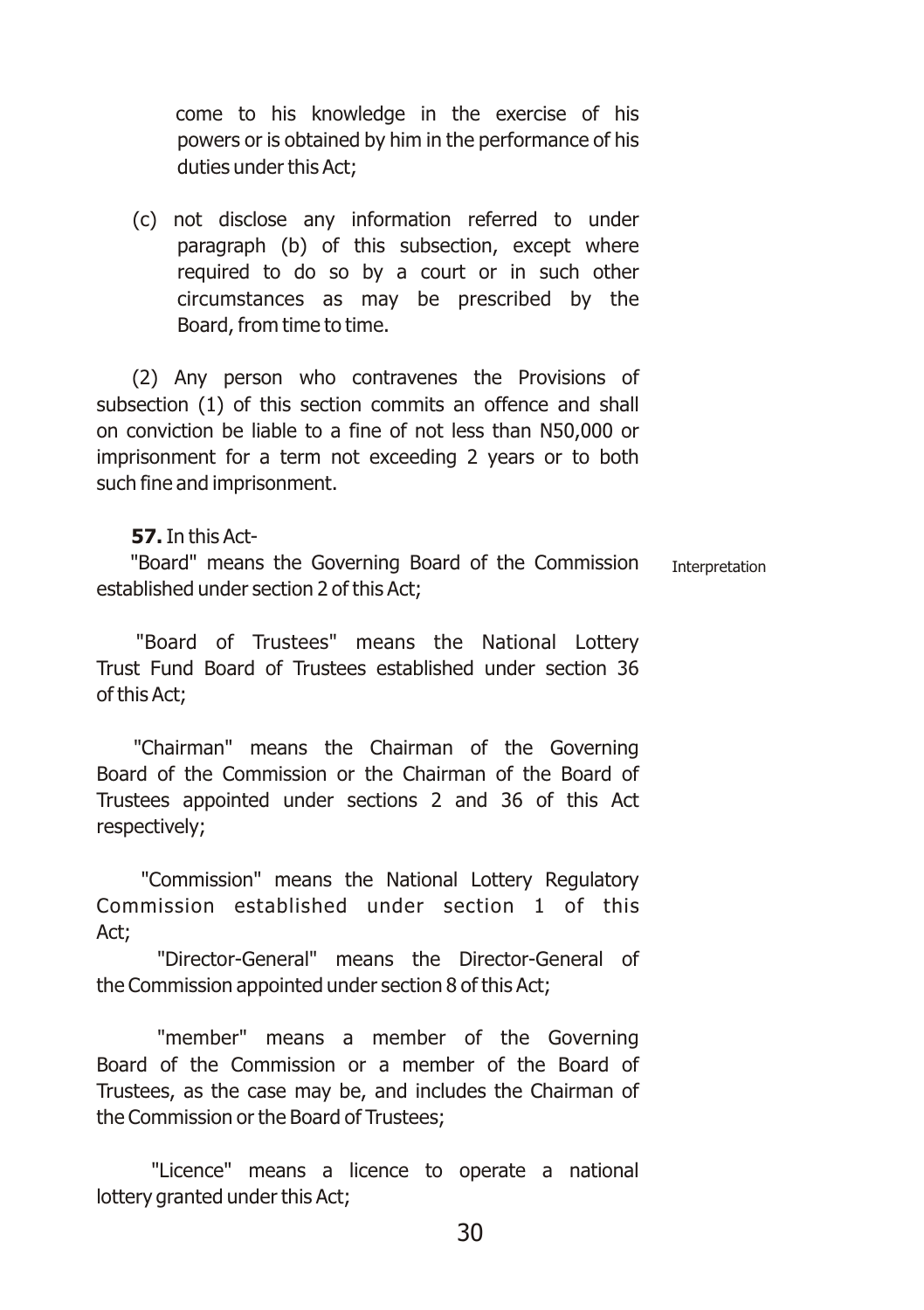"Licensee"means the person to whom a licence to carry on the business of a national lottery has been issued pursuant to this Act;

"lottery" or "lotteries" includes any game, scheme, arrangement, system, plan, promotional competition or device for the distribution of prizes by lot or chance, or as a result of the exercise of skill and chance or based on the outcome or sporting events, or any other game, scheme, arrangement, system, plan, competition or device, which the President may by notice in the Gazette declare to be lottery and which shall be operated according to a licence;

"net proceeds" means that proportion of the proceeds that remains after the payment of prizes in the lottery, a part of which is payable to the Trust Fund or the Board of Trustees thereof;

"operator" means licensee or any other person or company engaged by the licensee to operate a lottery;

"participant" in relation to a lottery means a person who is in possession of a valid ticket in that lottery;

"President" means the President of the Federal Republic of Nigeria;

"Prize" means a prize due to a participant who holds a winning ticket in a lottery conducted by the licensee;

"Prize fund" means the fund established by a licensee pursuant to section 24 of this Act;

"Proceeds" means the gross monetary amount spent by participants on the purchase of tickets in respect of each lottery conducted under a licence;

"relevant financial interest" in relation to a business conducted under a licence issued pursuant to this Act by a licensee includes any

(a) share in the capital of the business;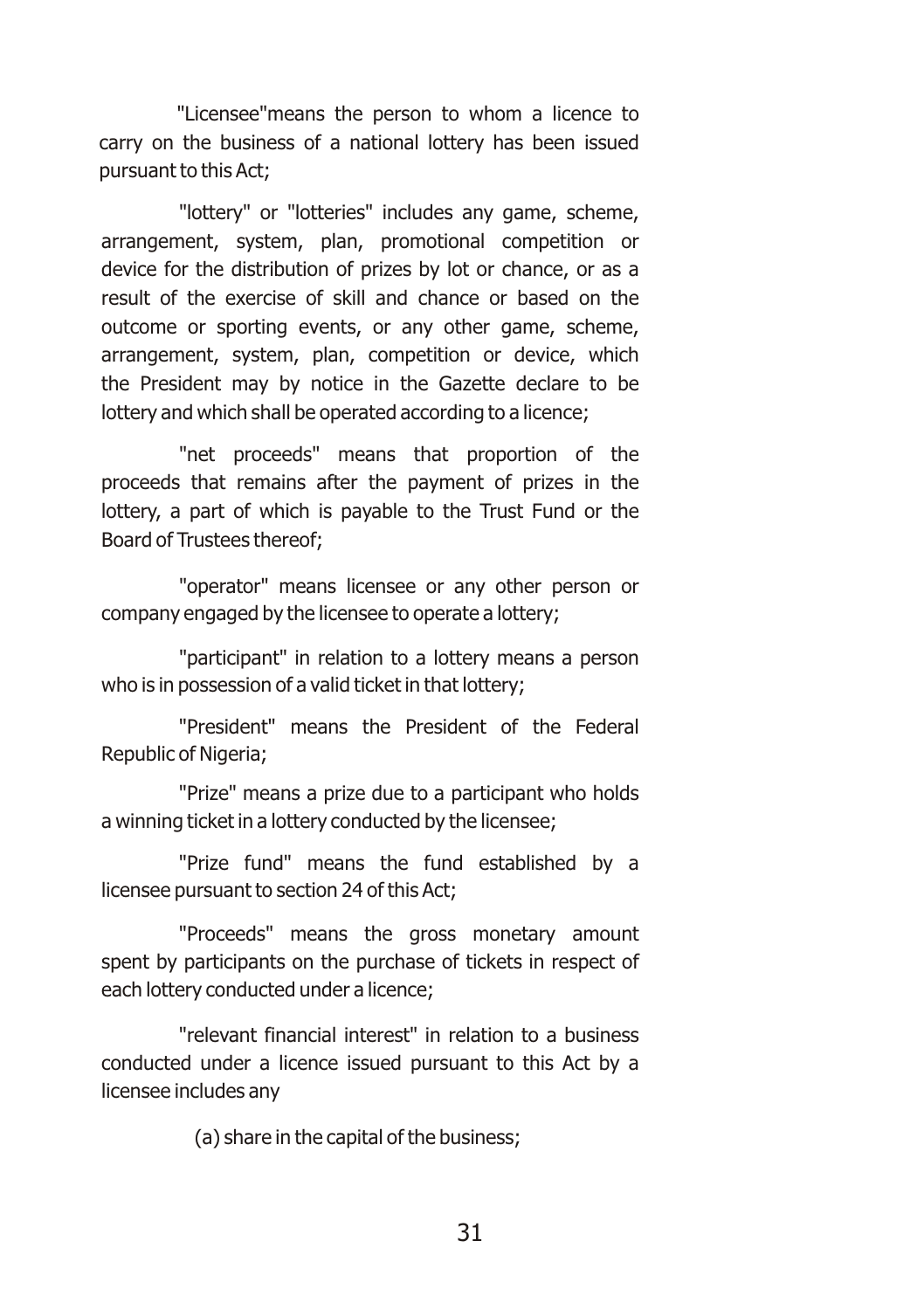- (b) entitlement to receive any income derived from the business; or
- (c) entitlement to receive any payment as a result of money advanced;

"relevant period" means the financial year of the licensee as required and governed by LFN, the Companies and Allied Matters Act; CAP. C20, LFN,2004.

"Secretary" means the Secretary of the Trust Fund appointed under section 43 of this Act;

"ticket" means any receipt, symbol, sign, token, warrant, card, printed paper, document or any other means \_ or device including an electronic record, which entitles a participant to take part in a lottery;

"Trust Fund" means the National Lottery Trust Fund established under section 35 of this Act;

"unclaimed prizes" means prizes payable in respect of winning tickets in a lottery which have not been claimed by the ticket owner within the claim period specified in the lottery rules.

**58.** This Act may be cited as the National Lottery Act, 2005. Short Title

#### **FIRST SCHEDULE**

SUPPLEMENTARY PROVISIONS RELATING TO Section 2(4)

THE COMMISSION

#### **Proceedings of the Board**

1. Subject to this Act and section 27 of the Interpretation Act, the Board shall have power to regulate its proceedings and may make standing orders with respect CAP. 123, LFN,2004.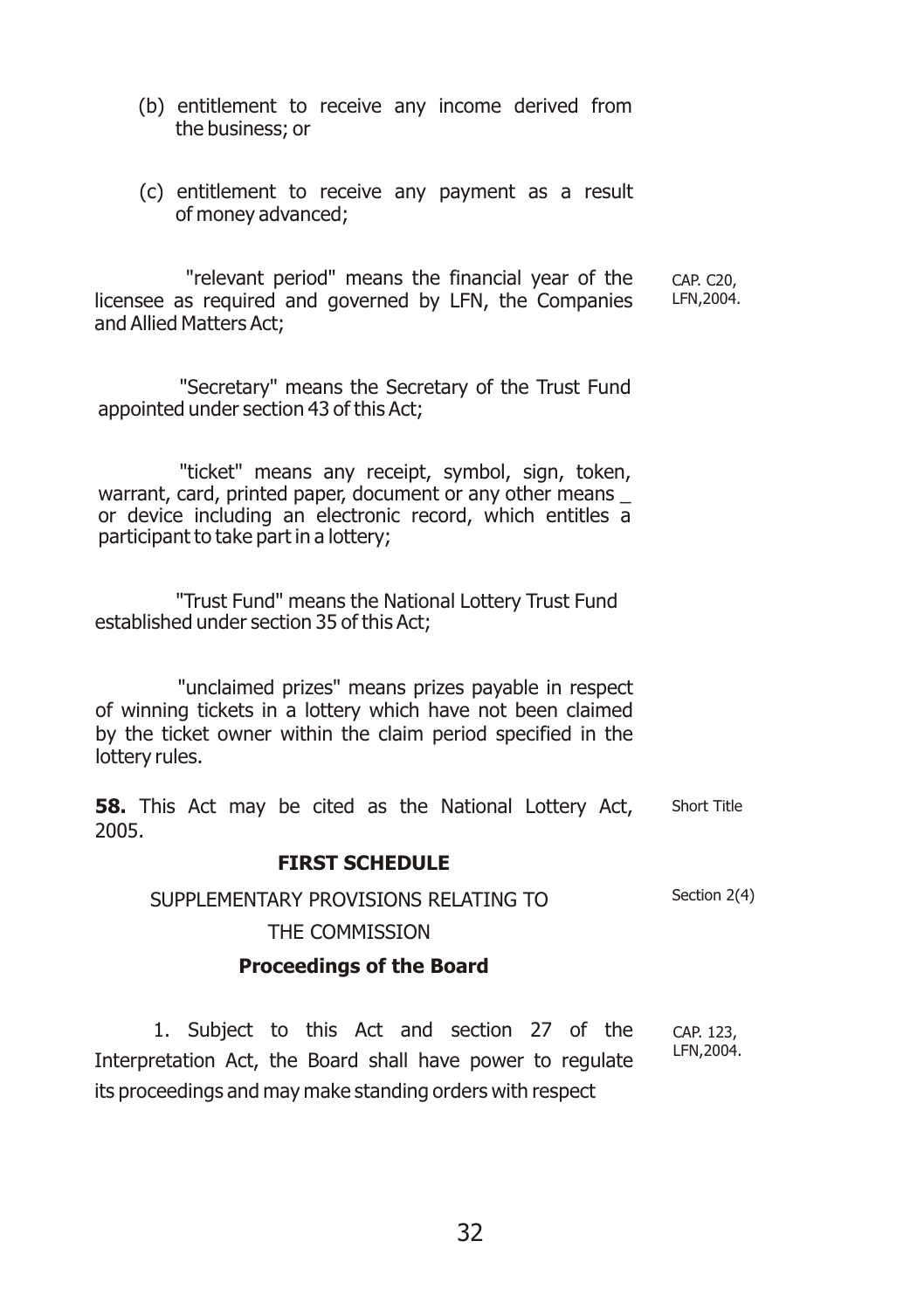to the holding of its meetings, and those of its committees, notices to be given, the keeping of minutes of its proceedings, the custody and production for inspection of such minutes and such other matters as the Commission may, from time to time, determine.

2.- (1) There shall be at least four ordinary meetings of the Board in every calendar year and subject thereto, the Board shall meet whenever it is convened by the Chairman, and if the Chairman is requested to do so by notice given to him by not less than 3 other members, he shall convene a meeting of the Board to be held within 14 days from the date on which the notice was given.

2. Every meeting of the Board shall be presided over by the Chairman and if the Chairman is unable to attend a particular meeting, the members present at the meeting shall elect one of their members to preside at

the meeting.

3. The quorum of any meeting of the Board shall consist of the Chairman (or in an appropriate case, the person presiding at the meeting pursuant to paragraph 2 of this Schedule) and two other members.

4. The Board shall meet for the conduct of its business at such places and on such days as the Chairman may appoint.

5. A question put before the Board at a meeting shall be decided by consensus and where this is not possible, by majority of the votes of the members present and voting.

6. The Chairman shall, in the case of an equality of votes, have a casting vote in addition to his deliberative vote.

7. Where the Board seeks the advice of any person on a particular matter, the Board may invite that person to attend for such period as it thinks fit, but a person who is invited by virtue of this paragraph shall not be entitled to vote at any meeting of the Board and shall not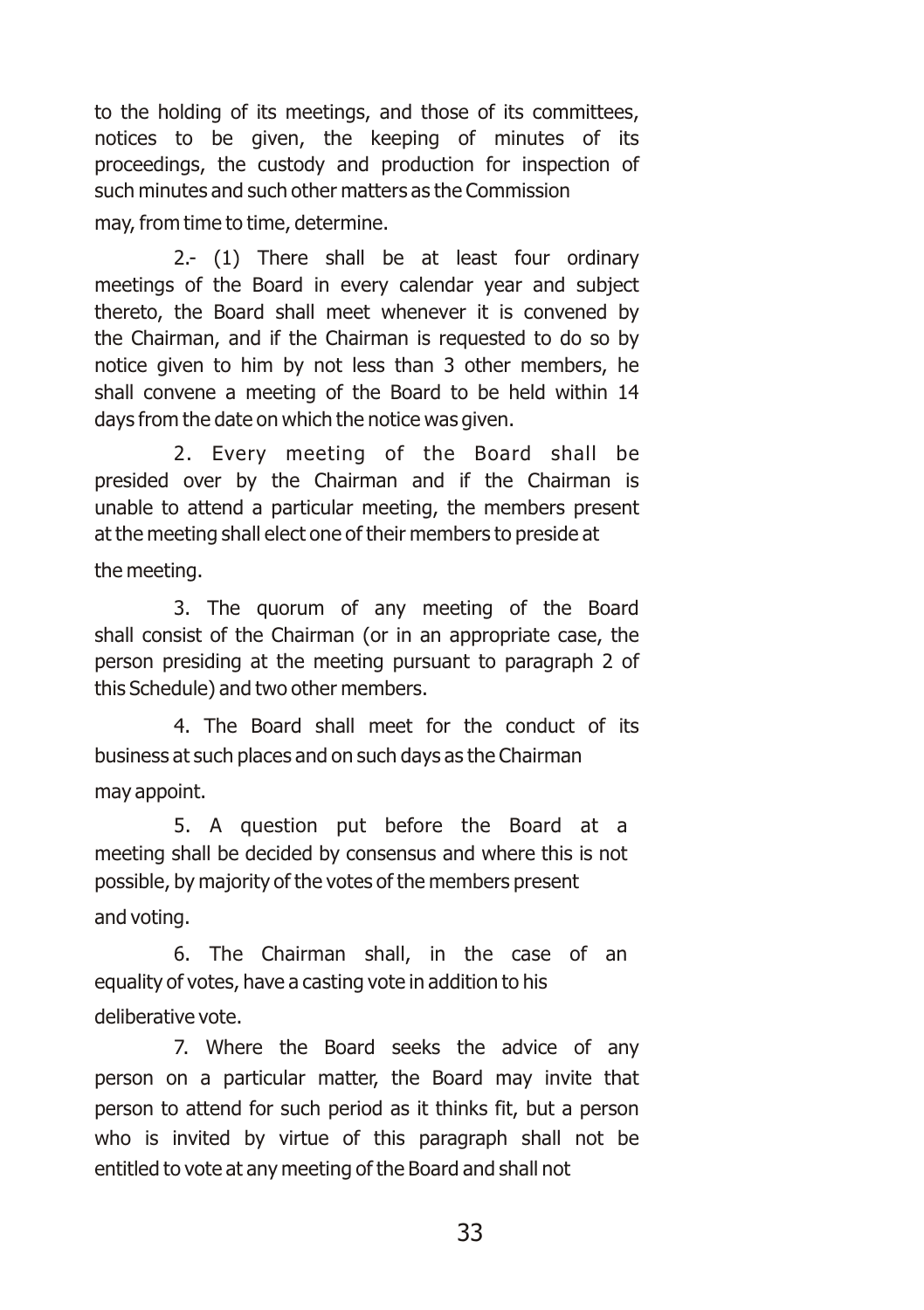count towards the quorum.

8. The Board may appoint one or more committees to carry out on behalf of the Board such of its functions as the Board may determine and report on any matter with which the Board is concerned.

9. A committee appointed under paragraph 8 of this Schedule shall be presided over by a member of the Board and consist of such number of persons (not necessarily all members of the Board) as may be determined by the Board, and a person other than a member of the Board shall hold office on the committee in accordance with the terms of his appointment.

10. A decision of a committee of the- Board shall be of no effect until it is confirmed by the Board.

#### **Miscellaneous**

11. The fixing of the seal of the Commission shall be authenticated by the signature of the Chairman and the Director-General or the Director-General and such other person authorized by the Board to act for that purpose.

12. A contract or an instrument which, if made or executed by any person not being a body corporate, would not be required to be under seal, may be made or executed on behalf of the Commission by the Chairman or the Director-General or by any person generally or specifically authorized to act for that purpose by the Board.

13. A document purporting to be a contract, an instrument or other document signed or sealed on behalf of the Commission shall be received in evidence and, unless the contrary is proved, be presumed without further proof, to have been properly signed or sealed.

14. The validity of any proceedings of the Board or its committees shall not be affected by \_

(a) any vacancy in the membership of the Board or its committees; or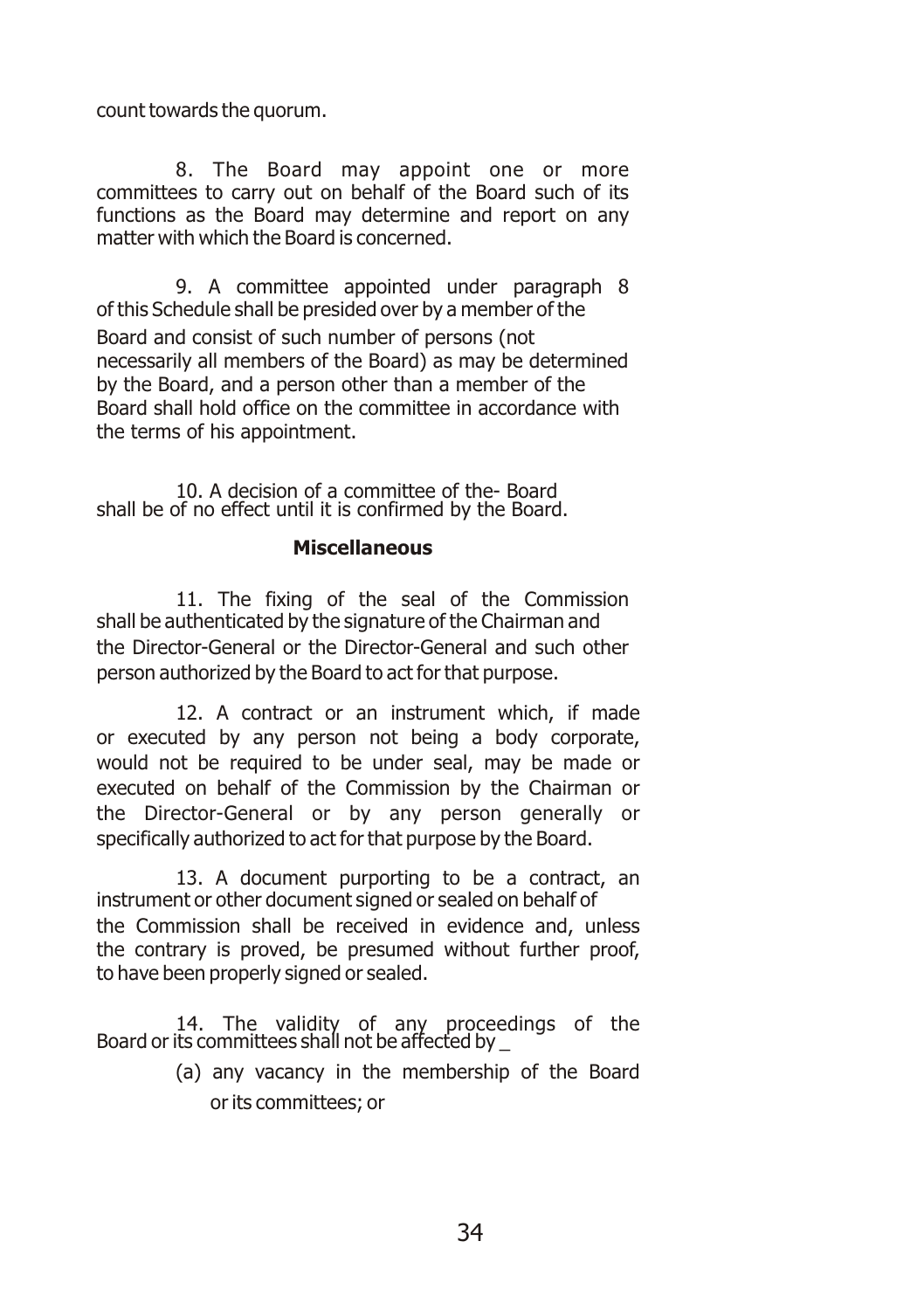- (b) reason that a person not entitled to do or took part in the proceedings; or
- (c) any defect in the appointment of a member.

15. Any member of the Board or committee thereof who has a personal interest in any contract or 1 arrangement entered into or proposed to be considered by the Board or any committee thereof

- (a) shall forthwith disclose his interest to the Board or committee; and
- (b) shall not vote on any question relating to the contract or arrangement.

#### **SECOND SCHEDULE**

#### SUPPLEMENTARY PROVISIONS RELATING TO THE TRUST **FUND** Section 36(4)

#### **Proceedings of the Board of Trustees**

1. Subject to this Act and section 27 of the Interpretation Act, the Board of Trustees shall have power to regulate its proceedings and may make standing orders with respect to the holding of its meetings, and those of its commitees, notices to be given, the keeping of minutes of its proceedings, the custody and production for inspection of such minutes and such other matters as the Trust Fund may, from time to time determine.

2. - (1) there shall be at least four ordinary meetings of the board of Trustees, in every calender year and subject thereto the board of trustees shall meet whenever it is convened by the chairman, and if the Chairman is requested to do so by notice given to him by not less than 3 other members, he shall convened a meeting of the Board of Trustees to be held within 14 days from the date on which the notice was given.

(2) Every meeting of the Board of trustees shall be presided over by the chairman and if the chairman is unable to

Cap.123, LFN, 2004.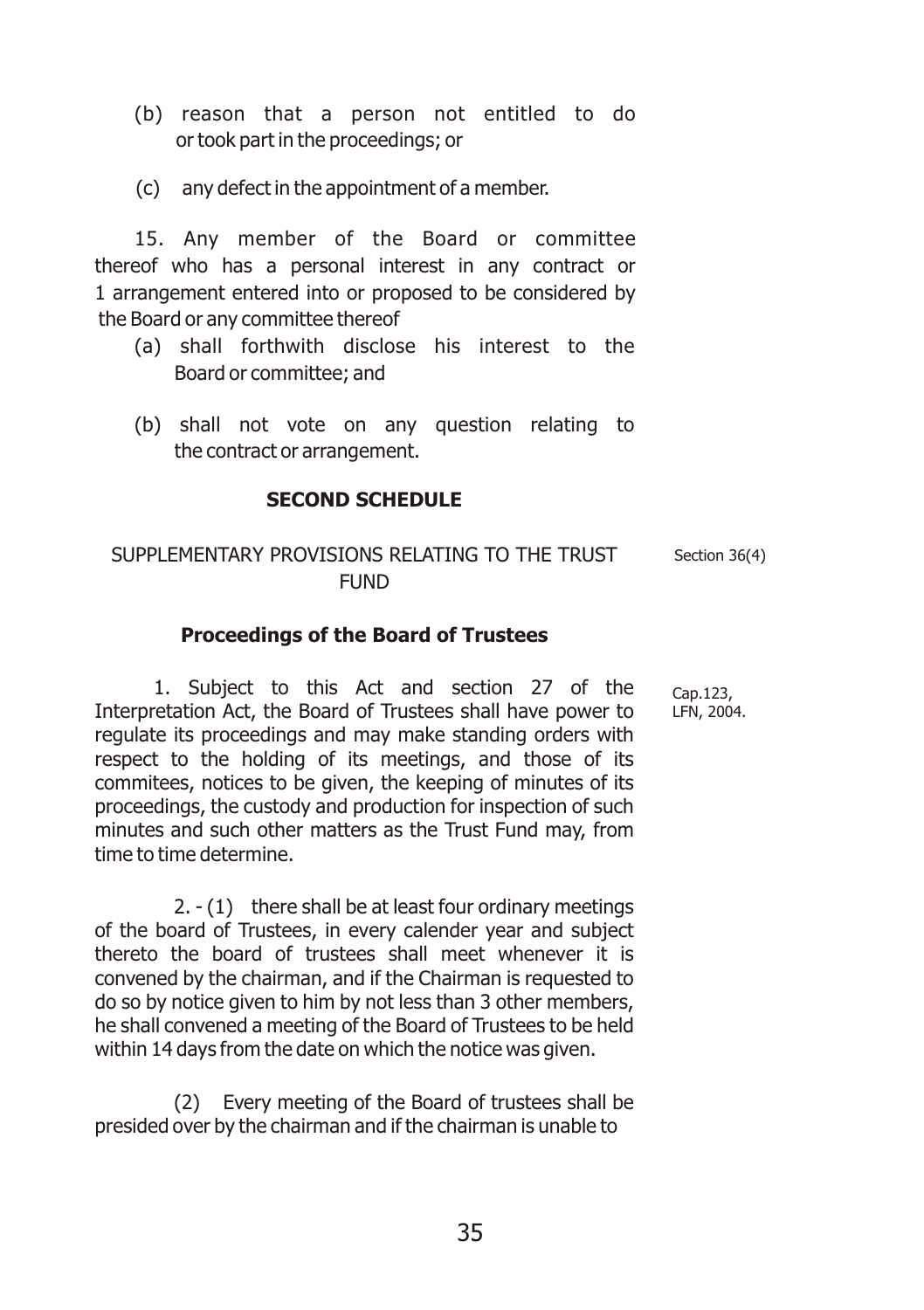attend a particular meeting, the members present at the meeting shall elect one of their members to preside at the meeting.

**3.** The quorum of any meeting of the Board of Trustees shall consist of the Chairman (or in an appropriate case, the person presiding at the meeting pursuant to paragraph 2 of this Schedule) and four other members.

**4.** The Board of Trustees shall meet for the conduct of its business at such places and on such days as the Chairman may appoint.

**5.** A question put before the Board of Trustees at a meeting shall be decided by consensus and where this is not Possible, by a majority of the votes of the members present and voting.

**6.** The Chairman shall, in the case of an equality of votes, have a casting vote in addition to his deliberative vote.

**7.** Where the Board of Trustees seeks the advice of any person on a particular matter, the Board of Trustees may invite that person to attend for such period as it thinks fit, but a person who is invited by virtue of this paragraph shall not be entitled to vote at any meeting of the Board of Trustees and shall not count towards the quorum.

#### **Committees**

**8.** The Board of Trustees may appoint one or more committees to carry out on behalf of the Board such of its functions as the Board of Trustees may determine and report on any matter with which the Board of Trustees is concerned.

**9.** A committee appointed under paragraph 8 of this Schedule shall be presided over by a member of the Board of Trustees and consist of such number of persons (not necessarily all members of the Board of Trustees) as may be determined by the Board of Trustees, and a person other than a member of the Board of Trustees shall hold office on the committee in accordance with the terms of his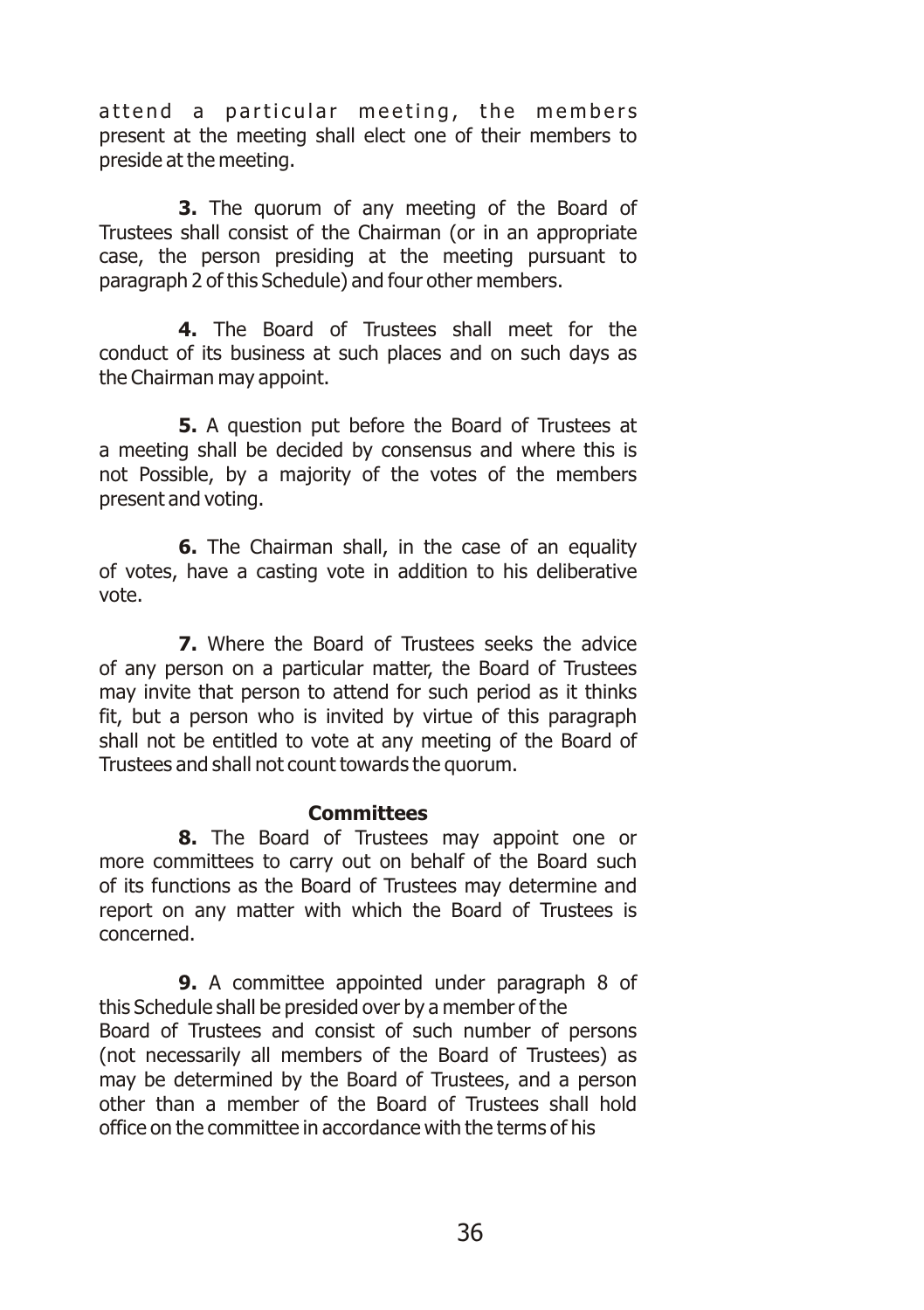appointment.

10. A decision of a committee of the Board of Trustees shall be of no effect until it is confirmed by the Board of Trustees.

#### **Miscellaneous**

11. The fixing of the seal of the Trust Fund shall be authenticated by the signature of the Chairman and the Secretary or the Secretary and such other person authorized by the Board of Trustees to act for that purpose.

12. A contract or an instrument which, if made or executed by any person not being a body corporate, would not be required to be under seal, may be made or executed on behalf of the Trust Fund by the Chairman or the Secretary or by any person generally or specifically authorized to act for that purpose by the Board of Trustees.

13. a document purporting to be a contract, an instrument or other document signed or sealed on behalf of the Trust fund shall be received in evidence and, unless the contrary is proved, be presumed without further proof, to have been properly signed or sealed.

14. The validity of any proceedings of the Board of Trustees or its committees shall not be affected by \_

- (a) any vacancy in the membership of the Board of Trustees or its committees; or
- (b) reason that a person not entitled to do so took part in the proceedings; or
- ( c) any defect in the appointment of a member.

15. Any member of the Board of Trustees or committee thereof who has a personal interest in any contract or arrangement entered into or proposed to be considered by the Board of Trustees or any committee thereof \_

- (a) shall forthwith disclose his interest to the Board of Trustees or committee; and
- (b) shall not vote on any question relating to the contract or arrangement.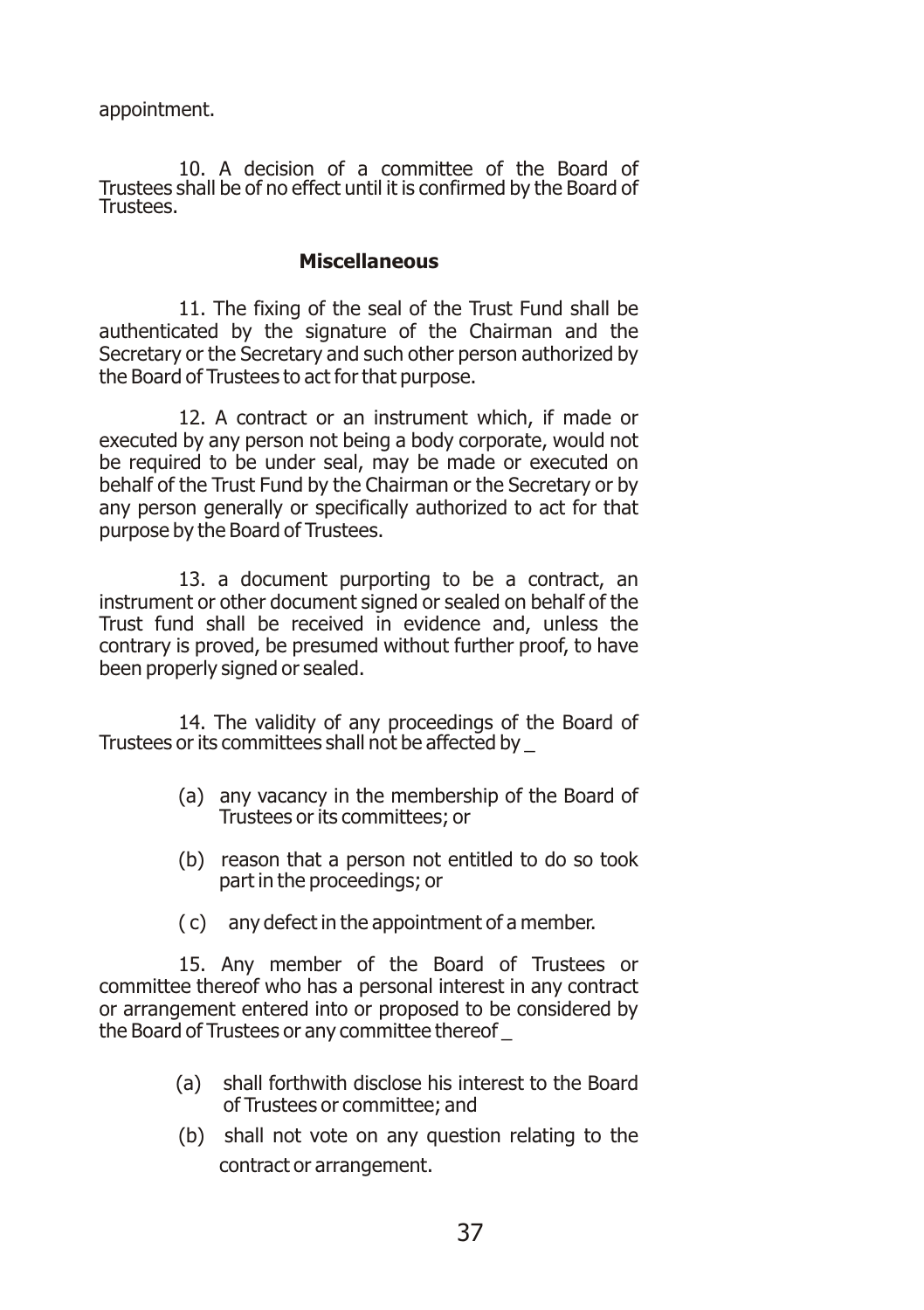#### I CERTIFY, IN ACCORDANCE WITH SECTION 2(1) OF THE ACTS AUTHENTICATION ACT, CAP. A2, THE LAWS OF THE FEDERATION OF NIGERIA 2004, THAT THIS IS A TRUE COPY OF THE BILL PASSED BY-BOTH HOUSES OF THE NATIONAL ASSEMBLY

**Signed IBRAHIM SALIM, CON**  CLERK TO THE NATIONAL ASSEMBLY

24th Day of March, 2005

#### EXPLANATORY MEMORANDUM

This Act provides for the operation of the national lottery and the establishment of the National Lottery Regulatory Commission charged with responsibility for the regulation of the business of national lottery in Nigeria as well as the establishment of a National Lottery Trust Fund.